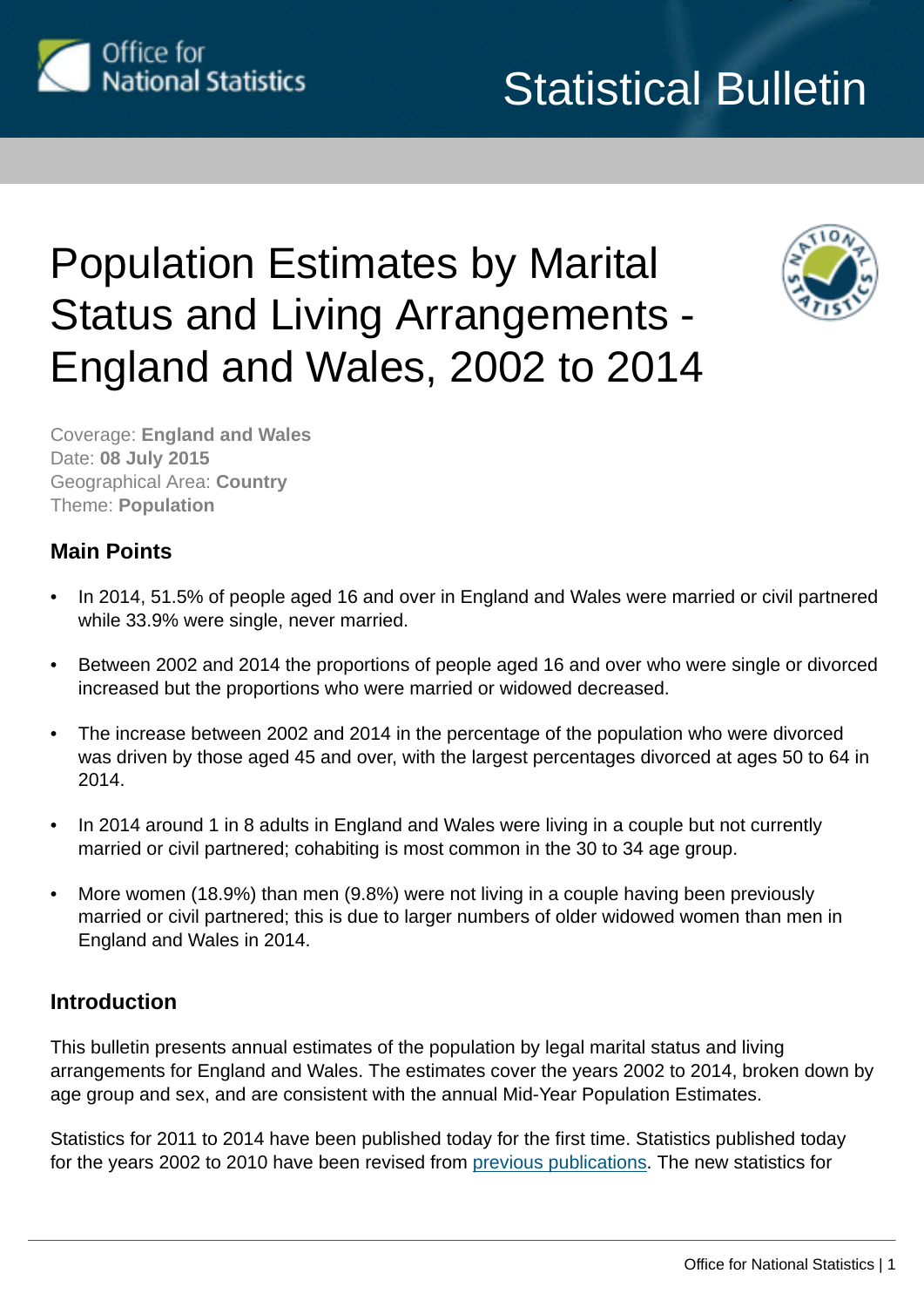2002 to 2014 have been calculated using a new methodology. Analysis of the impact that the new methodology has had on the estimates for the years 2002 to 2010 is available in this bulletin.

Reference tables are available alongside this bulletin. Reference table A contains two tables; Table 1 presents estimates of the population by legal marital status, age group and sex. Table 2 presents estimates of the population by living arrangements, broken down further by grouped legal marital status, age group and sex. These reference tables present estimated numbers, to allow more indepth analysis by users. However this bulletin focuses mainly on the percentages of people in each marital status or living arrangement category by age and sex, to allow quick and meaningful understanding of the trends.

The Population Estimates by Marital Status and Living Arrangements can be used in the production of marriage and divorce rates and also in the estimation of pension liabilities by insurance and pension firms. See 'Who uses the Population Estimates by Marital Status and Living Arrangements?' section for more information.

The method used to produce the estimates has changed to incorporate estimates of the cohabiting population and to include estimates of people in civil partnerships - more details of the change are provided in the 'Methods' section. Analysis showing the differences in the estimates when using the old or the new methodology is detailed in the section 'Impact of the change in methodology on the population estimates by marital status' section.

## **Definitions**

Marital status indicates whether a person is legally married or not. This publication uses 5 categories of legal marital status:

- Single, never married
- Married, including separated (this category includes those in both opposite and same sex marriages). See 'Note about marriage of same sex couples' for more information about the statistics within this publication.
- Civil partnered, including separated (civil partnerships were introduced in England and Wales in December 2005)
- Divorced, including legally dissolved civil partners
- Widowed, including surviving civil partners

Living arrangements indicate whether people are living with a partner or not, irrespective of their legal marital status.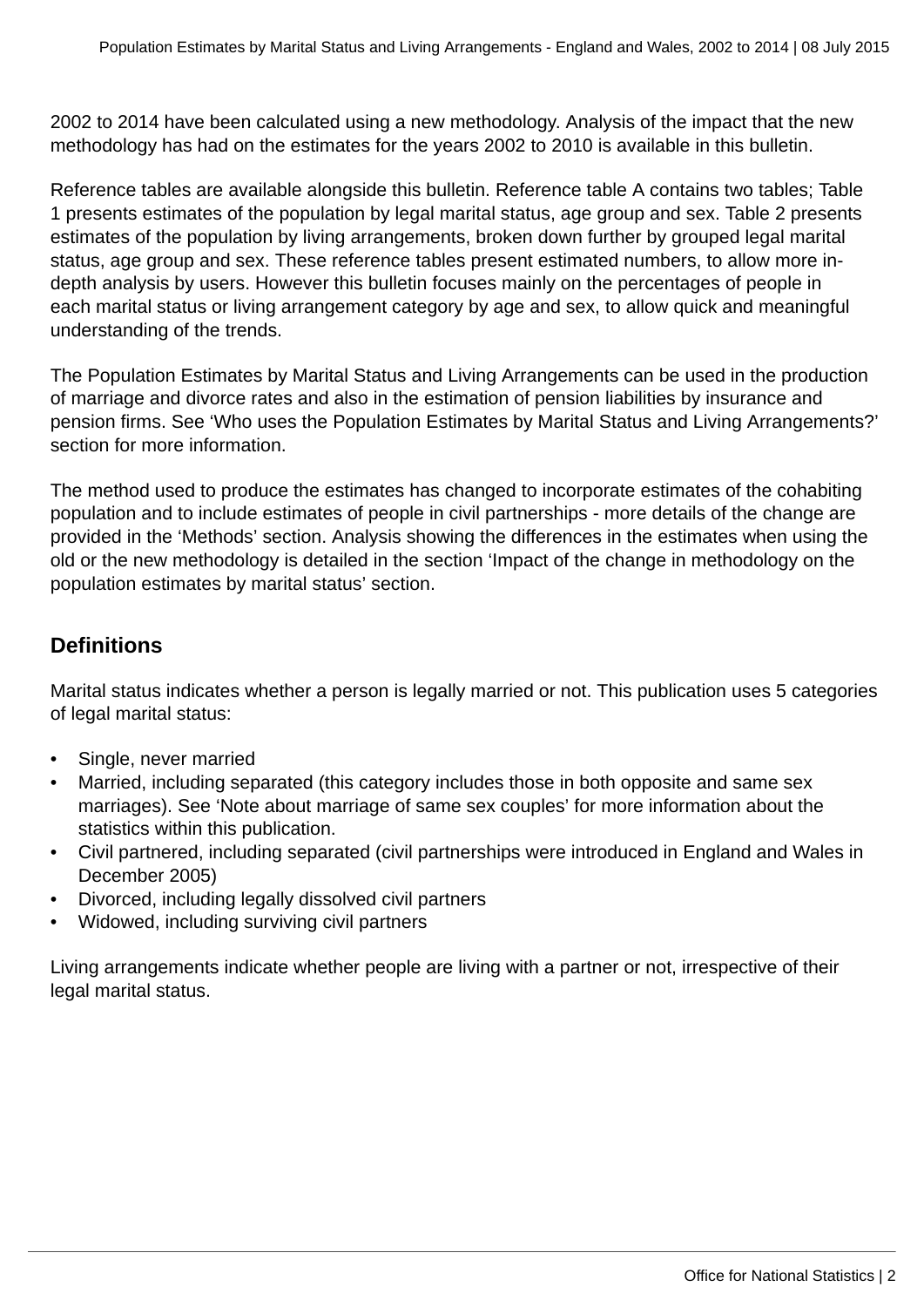## **Population estimates by marital status 2014**

## **Table 1: Marital status by age group (age 16 and over), 2014**

England and Wales

|                                                              | Single <sup>1</sup>                            | <b>Married</b> | <b>Civil</b><br>partnered | <b>Divorced</b> | <b>Widowed</b> | <b>Population</b><br>aged 16<br>and over |
|--------------------------------------------------------------|------------------------------------------------|----------------|---------------------------|-----------------|----------------|------------------------------------------|
| <b>Total</b><br>number                                       | 15,789,198                                     | 23,837,253     | 115,389                   | 3,802,489       | 3,005,928      | 46,550,257                               |
| Percentage<br><b>of</b><br>population<br>aged 16 and<br>over | 33.9%                                          | 51.2%          | 0.2%                      | 8.2%            | 6.5%           | 100%                                     |
|                                                              | Percentage of each age group by marital status |                |                           |                 |                |                                          |
| 16-19                                                        | 99.6%                                          | 0.3%           | 0.0%                      | 0.0%            | 0.0%           | 2,756,471                                |
| 20-24                                                        | 95.8%                                          | 4.1%           | 0.1%                      | 0.1%            | 0.0%           | 3,823,995                                |
| 25-29                                                        | 75.0%                                          | 23.9%          | 0.2%                      | 0.8%            | 0.1%           | 3,910,483                                |
| 30-34                                                        | 48.2%                                          | 48.3%          | 0.3%                      | 3.1%            | 0.1%           | 3,889,281                                |
| 35-39                                                        | 31.6%                                          | 62.1%          | 0.5%                      | 5.5%            | 0.3%           | 3,563,751                                |
| 40-44                                                        | 26.1%                                          | 63.8%          | 0.4%                      | 9.3%            | 0.5%           | 3,903,960                                |
| 45-49                                                        | 18.3%                                          | 66.4%          | 0.5%                      | 13.7%           | 1.1%           | 4,136,176                                |
| 50-54                                                        | 15.0%                                          | 67.3%          | 0.4%                      | 15.5%           | 1.9%           | 3,932,946                                |
| 55-59                                                        | 10.4%                                          | 70.5%          | 0.4%                      | 15.7%           | 3.0%           | 3,379,275                                |
| 60-64                                                        | 8.0%                                           | 70.2%          | 0.3%                      | 15.2%           | 6.3%           | 3,101,464                                |
| 65-69                                                        | 5.3%                                           | 71.8%          | 0.1%                      | 12.8%           | 9.9%           | 3,168,294                                |
| 70-74                                                        | 4.7%                                           | 67.6%          | 0.1%                      | 10.9%           | 16.7%          | 2,333,027                                |
| 75-79                                                        | 4.6%                                           | 62.1%          | 0.0%                      | 7.3%            | 26.0%          | 1,899,567                                |
| 80-84                                                        | 4.0%                                           | 52.8%          | 0.0%                      | 4.7%            | 38.6%          | 1,397,185                                |
| $85+$                                                        | 4.5%                                           | 32.4%          | 0.0%                      | 3.0%            | 60.1%          | 1,354,382                                |

**Table source:** Office for National Statistics

#### **Table notes:**

1. See the 'Definitions' section for details about each marital status category.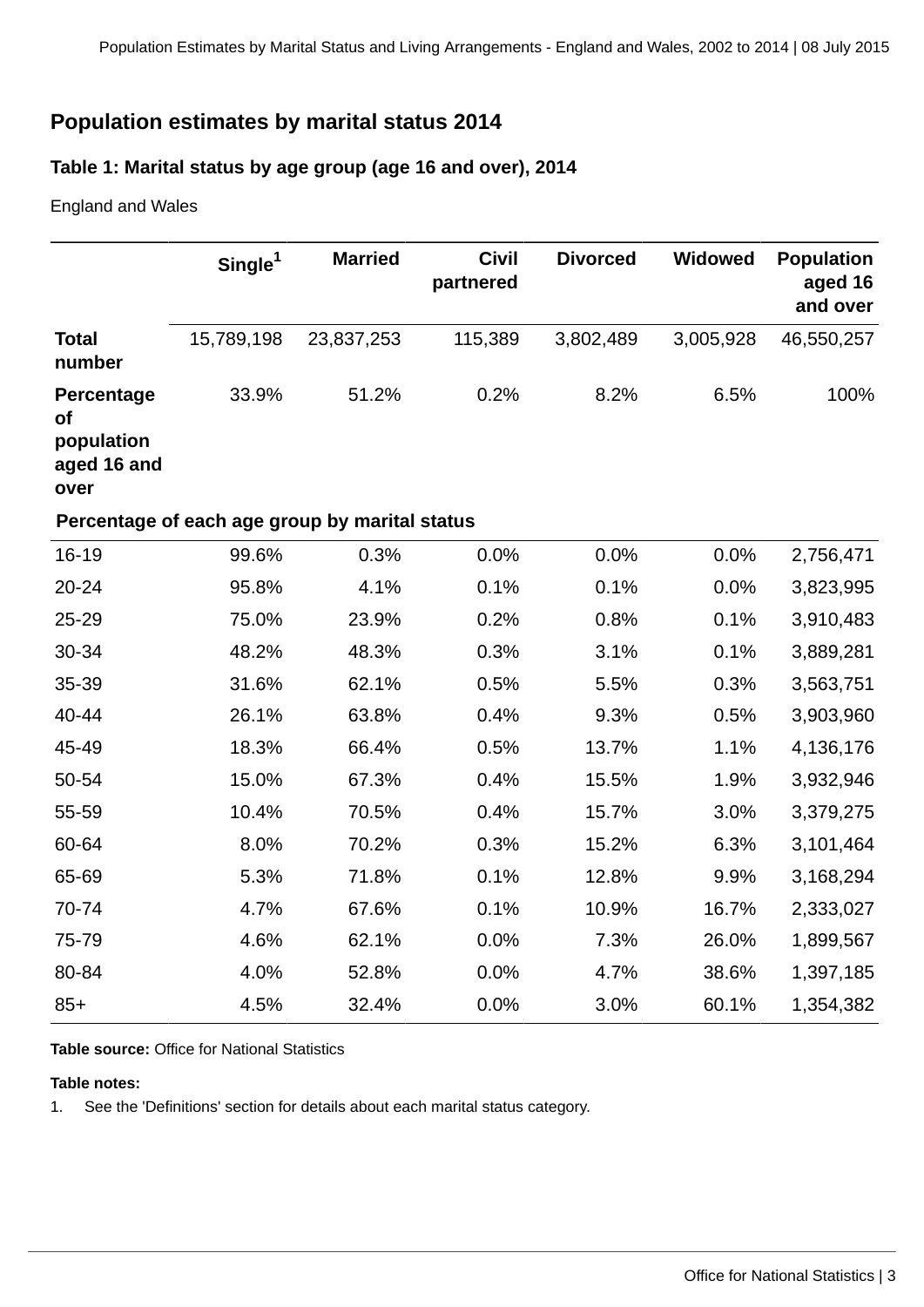#### **Download table**

**XLS** [XLS format](http://www.ons.gov.uk:80/ons/rel/family-demography/population-estimates-by-marital-status-and-living-arrangements/england-and-wales--2002-to-2014/prt-table-1.xls) (32 Kb)

Just over half (51.2%) of adults in England and Wales in 2014 had a legal marital status of married (Table 1). The next largest group was single, with one-third (33.9%) of people in it. The proportions of people divorced and widowed were similar, at 8.2% and 6.5% respectively. The smallest group was the civil partnered (0.2%); this is because this marital status is relatively new in England and Wales, having been introduced in December 2005.

People aged 16 to 19 were the most likely to be single (99.6% in 2014). Those aged 65 to 69 were the most likely of all the age groups to be married (71.8%) in 2014; this was closely followed by those aged 55 to 59 and 60 to 64 at 70.5% and 70.2% respectively. The oldest age group contained the largest proportion of widowed people (60.1% of people aged 85 and over were widowed). In contrast, the 55 to 59 age group had the largest percentage of divorced people (15.7%), closely followed by those aged 50 to 54 (15.5%) and 60 to 64 (15.2%).

## **Figure 1: Population estimates (age 16 and over) by marital status, age group and sex, 2014**



England and Wales

Source: Office for National Statistics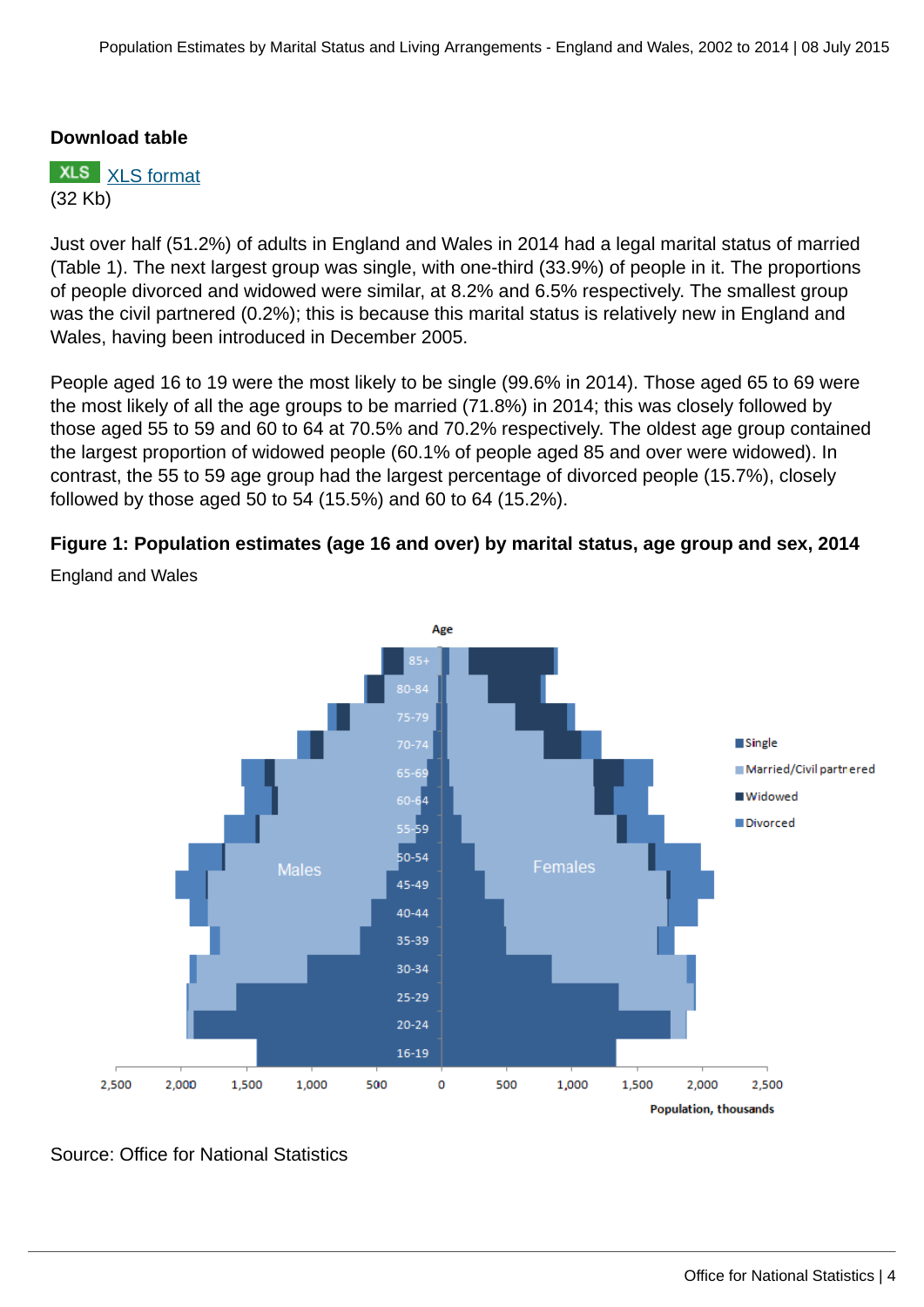#### **Notes:**

- 1. See the 'Definitions' section for details about each marital status category.
- 2. Married and civil partnered are combined in this chart due to the small numbers of civil partners.
- 3. Click the chart to enlarge.

#### **Download chart**

## **XLS** [XLS format](http://www.ons.gov.uk:80/ons/rel/family-demography/population-estimates-by-marital-status-and-living-arrangements/england-and-wales--2002-to-2014/chd-figure-1.xls)

(28.5 Kb)

Figure 1 illustrates the age and sex structure of the population of England and Wales by marital status. The length of each bar shows the size of the population in that age group. The coloured bands on each bar represent each marital status.

The number of people who are single (never married) is largest at the youngest ages. Those aged under 16 are all considered to be single in line with the legal age of marriage in England & Wales. Most men and women under the age of 25 remained single in 2014.

The number of single people reduces sharply for those in the 25 to 29 and 30 to 34 age groups as the size of the married and civil partnered population increases. This reflects those marrying or civil partnering for the first time in their late 20s and 30s; marriages data for 2011 shows the [average](http://www.ons.gov.uk/ons/rel/vsob1/marriages-in-england-and-wales--provisional-/2012/index.html) [\(mean\) age at first marriage](http://www.ons.gov.uk/ons/rel/vsob1/marriages-in-england-and-wales--provisional-/2012/index.html) was 32.2 years for men and 30.2 years for women.

The divorced population becomes visible on the pyramid for those in the 25 to 29 age group but remains small for those in their 20s and 30s, partly reflecting the relatively small size of the population at risk of divorce or dissolution (i.e. the married or civil partnered population). The numbers of people who are divorced increase in the 35 to 39 age group and above, with the largest number of divorced people in the 50 to 54 age group. There were larger numbers of divorced women than men at all ages over 20 in 2014.

Very small numbers of women aged under 45 and men aged under 50 are widowed, so the widowed population is only visible on the pyramid at older ages. The differences in marital status of men and women are most apparent at older ages. In 2014 there were more widowed women than men at older ages – for example at age 70 and over there were 1.75 million widowed women compared with 0.48 million widowed men. This difference is because women have higher [life expectancy](http://www.ons.gov.uk/ons/rel/lifetables/national-life-tables/2011-2013/index.html) than men, and women have traditionally married an older spouse.

Among the total adult population (16 and over), the proportion of men who were single in 2014 (37.3%) was larger than the proportion of women (30.7%); this partly reflects the older average age at first marriage for men. Overall, similar proportions of men and women aged 16+ were married, as we would expect, while women are slightly more likely to be divorced and much more likely to be widowed than men. Part of the reason for this is simply the larger numbers of older women than older men in the population.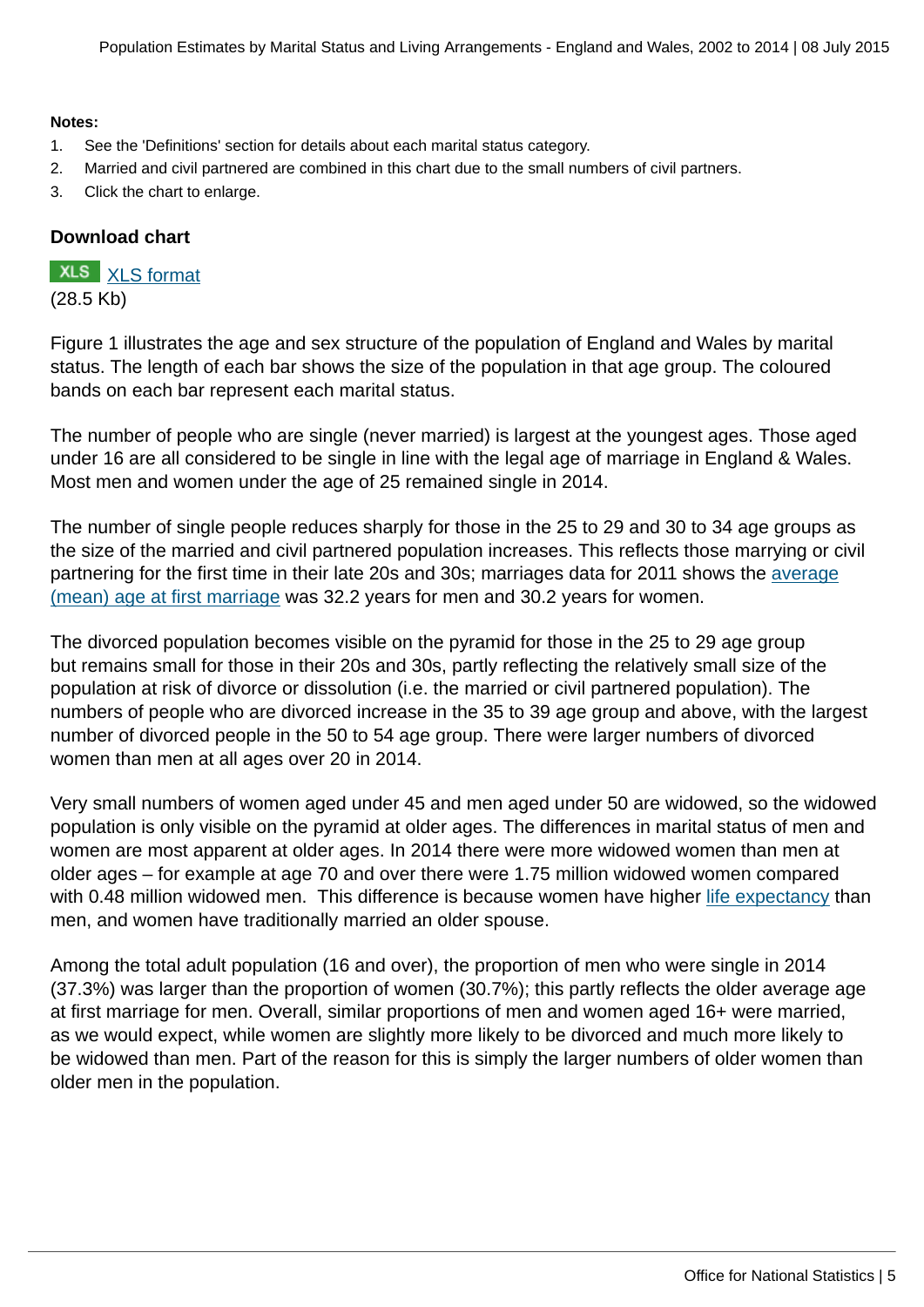## **Population estimates by living arrangements 2014**

#### **Table 2: Living arrangements by age group (age 16 and over), 2014**

England and Wales

|                                                              | Living in a couple                                 |                                                           |                                                               | Not living in a couple                           | <b>Population</b>                                     |                     |
|--------------------------------------------------------------|----------------------------------------------------|-----------------------------------------------------------|---------------------------------------------------------------|--------------------------------------------------|-------------------------------------------------------|---------------------|
|                                                              | <b>Married</b><br>or civil<br>partnered            | Cohabiting<br>- never<br>married<br>or civil<br>partnered | Cohabiting-<br>previously<br>married<br>or civil<br>partnered | <b>Never</b><br>married<br>or civil<br>partnered | <b>Previously</b><br>married<br>or civil<br>partnered | aged 16<br>and over |
| <b>Total</b><br>number                                       | 22,685,528                                         | 4,187,042                                                 | 1,364,435                                                     | 11,597,981                                       | 6,715,271                                             | 46,550,257          |
| Percentage<br><b>of</b><br>population<br>aged 16 and<br>over | 48.7%                                              | 9.0%                                                      | 2.9%                                                          | 24.9%                                            | 14.4%                                                 | 100%                |
|                                                              | Percentage of each age group by living arrangement |                                                           |                                                               |                                                  |                                                       |                     |
| 16-29                                                        | 9.8%                                               | 17.4%                                                     | 0.2%                                                          | 71.6%                                            | 1.0%                                                  | 10,490,949          |
| 30-34                                                        | 46.0%                                              | 22.2%                                                     | 1.8%                                                          | 26.0%                                            | 4.0%                                                  | 3,889,281           |
| 35-39                                                        | 58.2%                                              | 13.5%                                                     | 2.6%                                                          | 18.1%                                            | 7.6%                                                  | 3,563,751           |
| 40-44                                                        | 59.5%                                              | 10.5%                                                     | 3.9%                                                          | 15.7%                                            | 10.4%                                                 | 3,903,960           |
| 45-49                                                        | 62.0%                                              | 6.4%                                                      | 5.5%                                                          | 11.9%                                            | 14.2%                                                 | 4,136,176           |
| 50-54                                                        | 63.1%                                              | 4.7%                                                      | 6.0%                                                          | 10.2%                                            | 15.9%                                                 | 3,932,946           |
| 55-59                                                        | 67.1%                                              | 2.4%                                                      | 5.3%                                                          | 8.0%                                             | 17.1%                                                 | 3,379,275           |
| 60-64                                                        | 67.5%                                              | 1.2%                                                      | 4.7%                                                          | 6.9%                                             | 19.8%                                                 | 3,101,464           |
| 65-69                                                        | 69.6%                                              | 0.6%                                                      | 3.5%                                                          | 4.7%                                             | 21.5%                                                 | 3,168,294           |
| $70+$                                                        | 55.1%                                              | 0.3%                                                      | 1.9%                                                          | 4.2%                                             | 38.5%                                                 | 6,984,161           |

**Table source:** Office for National Statistics

#### **Table notes:**

1. The age groups used in the living arrangement tables and the marital status tables are different because it is not possible to produce robust survey estimates for both detailed living arrangement categories and detailed age groups.

#### **Download table**

**XLS** [XLS format](http://www.ons.gov.uk:80/ons/rel/family-demography/population-estimates-by-marital-status-and-living-arrangements/england-and-wales--2002-to-2014/prt-table-2.xls) (30.5 Kb)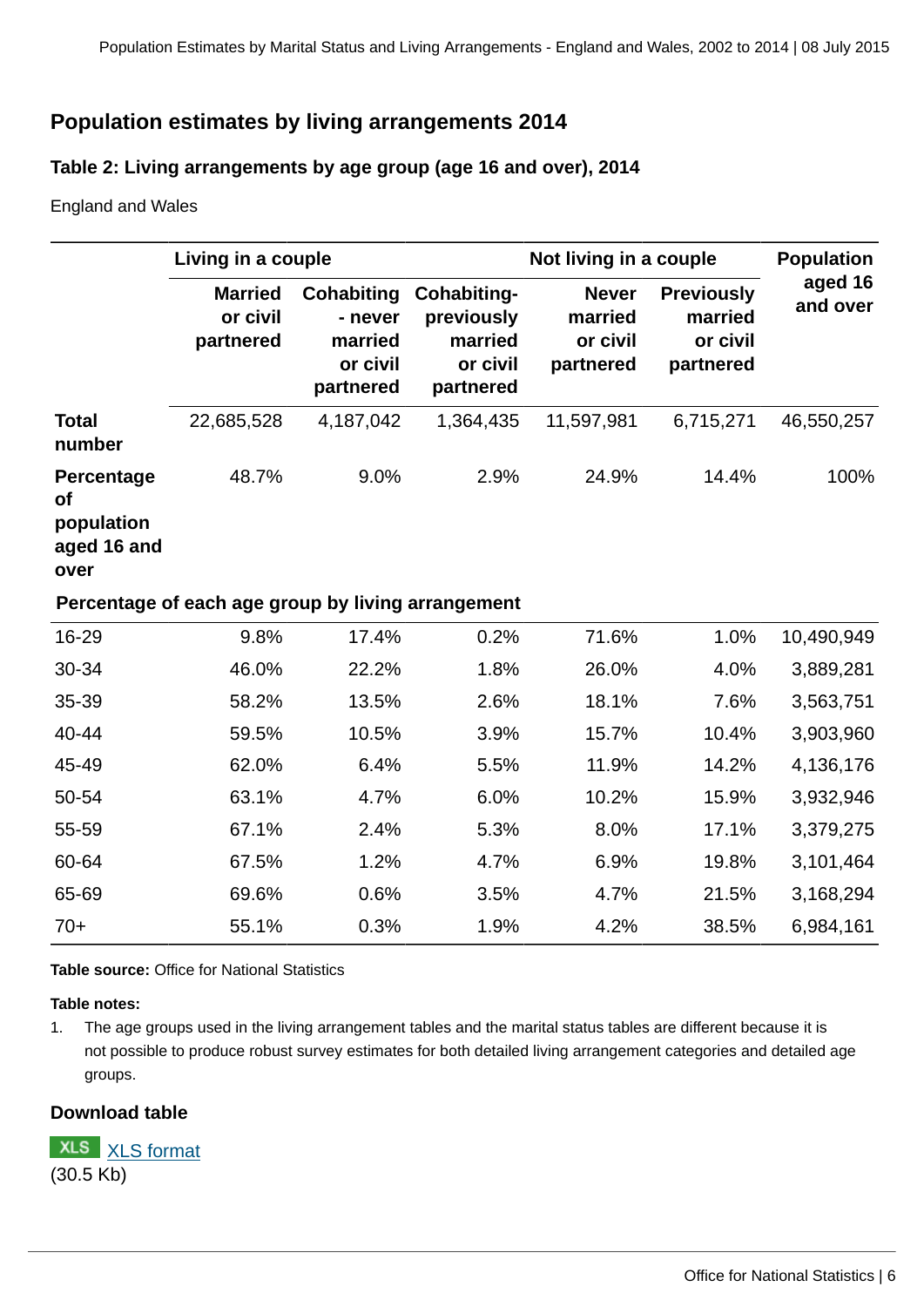Table 2 shows that in England and Wales, 48.7% of people in 2014 were 'living in a couple: married or civil partnered'. This is slightly lower than the percentage legally married or civil partnered in Table 1, because a small proportion of married people will be separated or not living together for other reasons such as one partner being in a care home or in prison.

The next largest group of people - one quarter of adults in England and Wales - were 'not living in a couple: never married or civil partnered' (24.9%). This living arrangement was most common among the 16 to 29 age group, where 71.6% were single and not living in a couple.

Around 1 in 8 adults in England and Wales were living in a couple but not currently married or civil partnered. Three-quarters of these cohabiting people were 'never married or civil partnered', while one-quarter were 'previously married or civil partnered'. Living in a couple (never married or civil partnered) was most common at younger ages, with 22.2% of people aged 30 to 34 and 17.4% of people aged 16 to 29 having this living arrangement. This reflects the trend for [young adults to](http://www.ons.gov.uk/ons/rel/population-trends-rd/population-trends/no--145--autumn-2011/ard-pt145-cohab-marriage-trends.pdf) [cohabit before or instead of marrying or civil partnering](http://www.ons.gov.uk/ons/rel/population-trends-rd/population-trends/no--145--autumn-2011/ard-pt145-cohab-marriage-trends.pdf).

In contrast, the proportions of people 'cohabiting – previously married or civil partnered' were highest (5.5%) in the 45 to 49 and 50 to 54 (6.0%) age groups. These are likely to be mainly divorced people who are living with a new partner and have not remarried.

In all age groups, people who were previously married or civil partnered were more likely to be 'not living in a couple' than 'living in a couple'. Overall, 14.4% of adults were 'not living in a couple: previously married or civil partnered' in 2014. However this rose to 38.5% among people aged 70 and over, due to the high proportion widowed and small numbers who cohabit in this age group.

## **Figure 2: Percentage of people (age 16 and over) in 2014 by living arrangements and sex**

England and Wales



## Source: Office for National Statistics

## **Notes:**

1. Click the chart to enlarge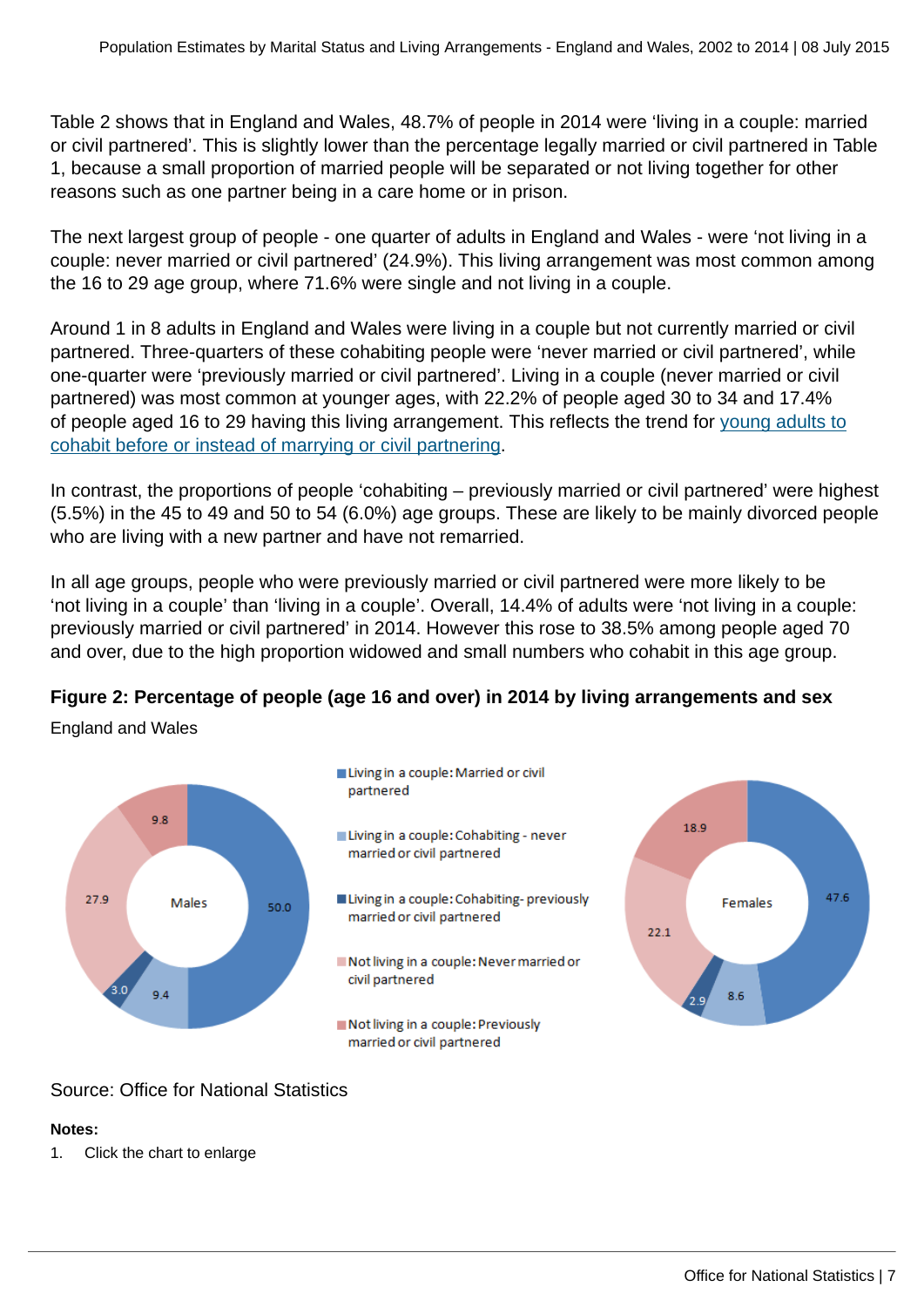#### **Download chart**

**XLS** [XLS format](http://www.ons.gov.uk:80/ons/rel/family-demography/population-estimates-by-marital-status-and-living-arrangements/england-and-wales--2002-to-2014/chd-figure-2.xls) (27 Kb)

Figure 2 shows similar proportions for men and women in all 3 types of 'living in a couple' arrangement. For example, 50.0% of men and 47.6% of women were 'living in a couple: married or civil partnered' in England and Wales in 2014. The proportions of men and women in couples will not match exactly, as these proportions are affected by differences in the numbers of men and women not in couples.

The main difference in living arrangements between men and women is among those not living in a couple. For women 18.9% were 'not living in a couple: previously been married or civil partnered' compared with only 9.8% of men. This is because of the larger numbers of women who are widowed than men, particularly at older ages. Conversely a higher proportion of men (27.9%) were never married and not living in a couple compared with women (22.1%); this was the case at all ages.

## **Changes in marital status and living arrangements over time (2002 to 2014)**

**Figure 3: Percentages of people (age 16 and over) by selected marital status, 2002 to 2014**



England and Wales

#### Source: Office for National Statistics

#### **Notes:**

- 1. Data in figures 3 and 4 have been plotted separately so that trends in the data can be clearly seen.
- 2. Click the chart to enlarge

#### **Download chart**

**XLS** [XLS format](http://www.ons.gov.uk:80/ons/rel/family-demography/population-estimates-by-marital-status-and-living-arrangements/england-and-wales--2002-to-2014/chd-figure-3-4.xls) (30 Kb)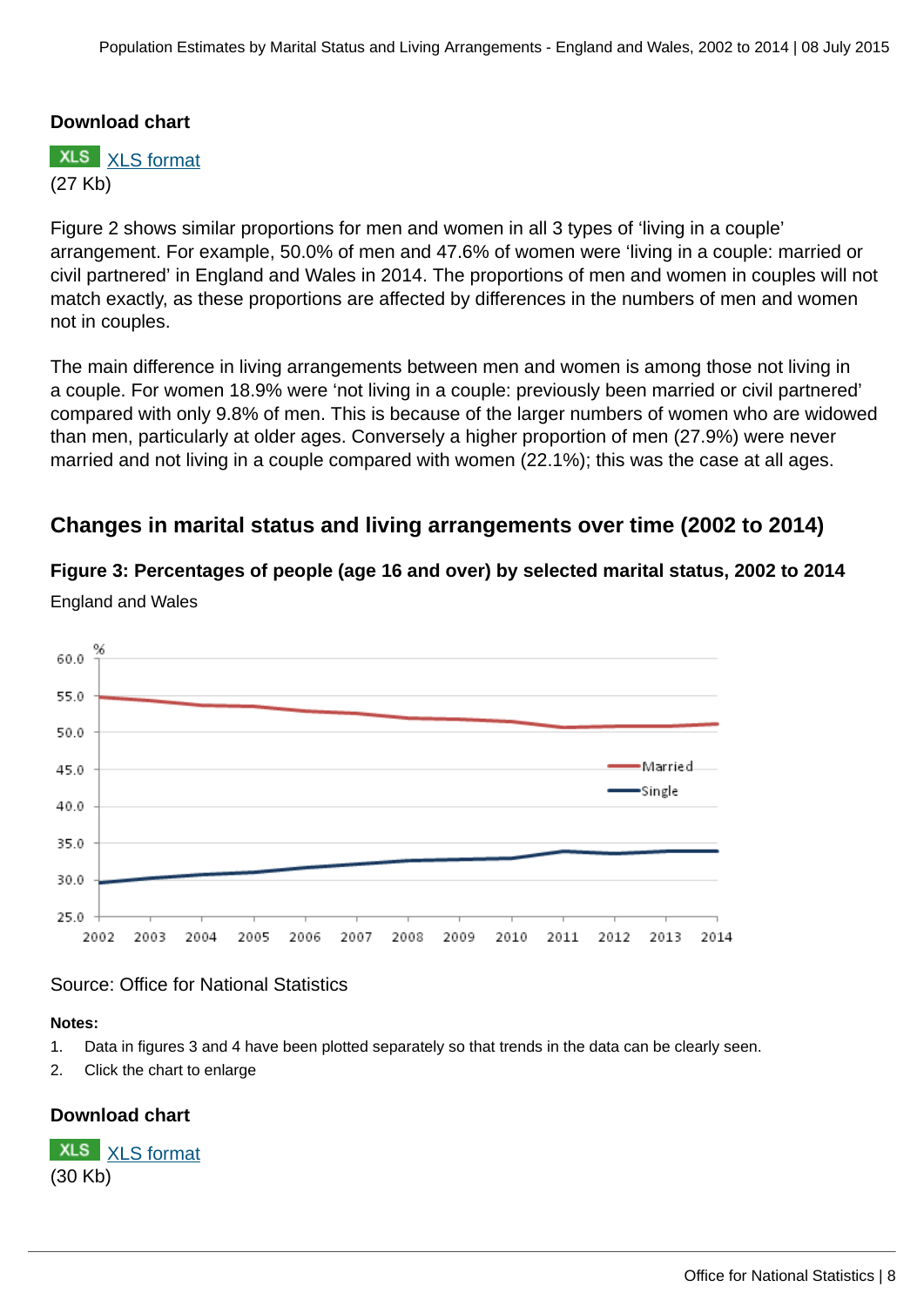## **Figure 4: Percentages of people (age 16 and over) by selected marital status, 2002 to 2014**

England and Wales



#### Source: Office for National Statistics

#### **Notes:**

- 1. Data in figures 3 and 4 have been plotted separately so that trends in the data can be clearly seen.
- 2. Click the chart to enlarge

#### **Download chart**

**XLS** [XLS format](http://www.ons.gov.uk:80/ons/rel/family-demography/population-estimates-by-marital-status-and-living-arrangements/england-and-wales--2002-to-2014/chd-figure-3-4.xls) (30 Kb)

Figure 3 shows how marital status has changed between 2002 and 2014 in England and Wales. The percentage of people who are married has decreased over time, from 54.8% in 2002 to 51.2% in 2014, though stabilising over the last 3 years.

The proportion of people who are single has increased steadily over time, from 29.6% in 2002 reaching 33.9% in 2014. This coincides with an increase in people cohabiting who are never married or civil partnered (Figure 5) as cohabitation has become more common as an alternative to marriage at younger ages. The rise in singleness also reflects more people in middle age groups remaining unmarried.

Figure 4 shows that the percentage of people who are divorced has increased slightly over the time period; this is being driven by the population aged 45 and over, who have seen larger increases in the percentage divorced than younger age groups. For those aged 45 and over this could be partly explained by a [reduction in remarriages](http://www.ons.gov.uk/ons/rel/vsob1/marriages-in-england-and-wales--provisional-/2012/stb-marriages-in-england-and-wales--provisional---2011.html#tab-Marital-Status-Before-Marriage) so people are remaining divorced. It also coincides with the percentage of people who were widowed decreasing from 8.1% in 2002 to 6.5% in 2014; this is associated with continuing increases in [life expectancy](http://www.ons.gov.uk/ons/rel/lifetables/national-life-tables/2011-2013/index.html), particularly for men. This means that married people are living longer than before and so may divorce rather than become widowed.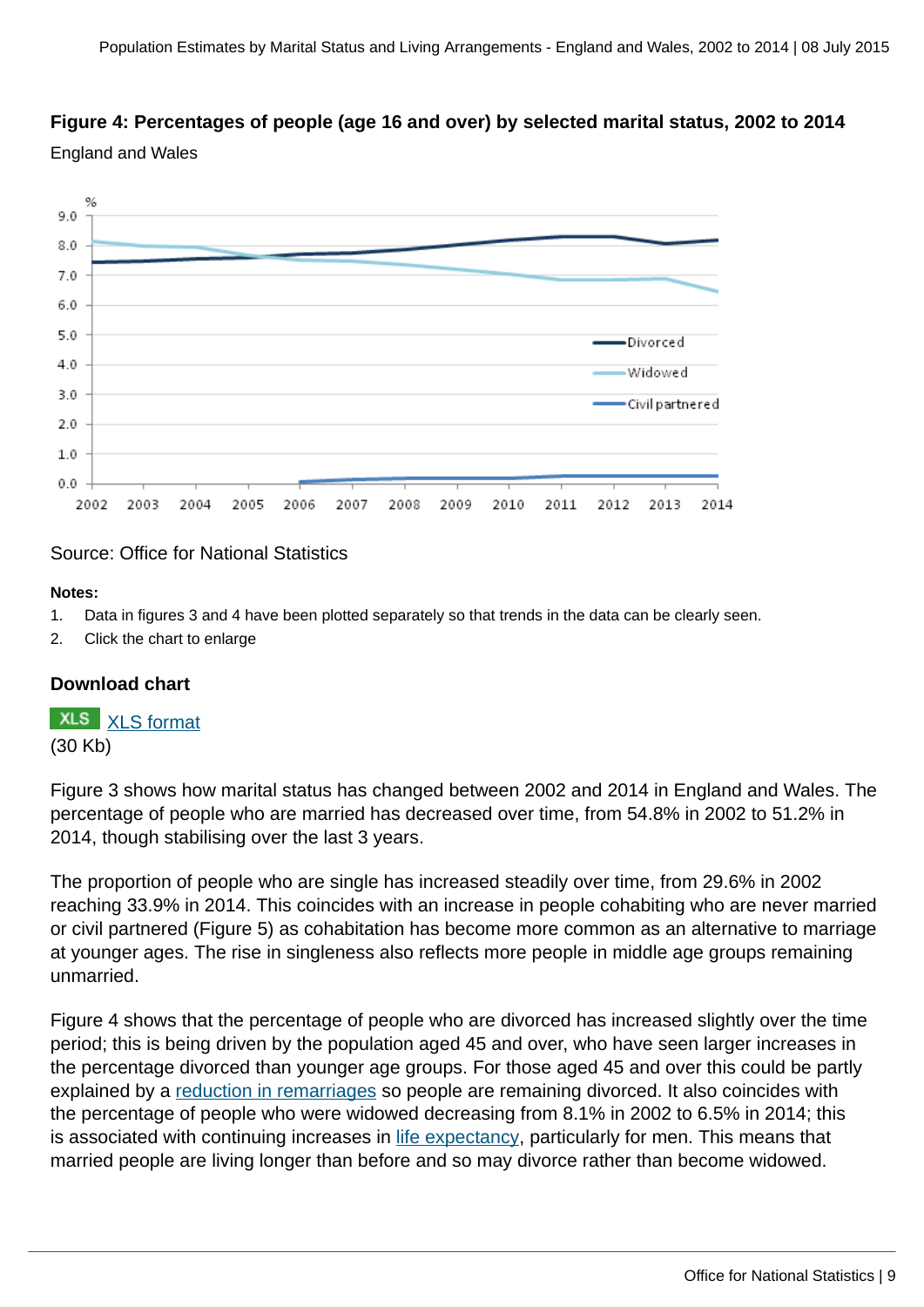The percentage of people who are civil partnered has increased from 0.06% of the population in 2006 to 0.25% of the population in 2014.

## **Figure 5: Percentages of people (age 16 and over) by living arrangements (excluding 'living in a couple: married or civil partnered'), 2002 to 2014**

England and Wales



#### Source: Office for National Statistics

#### **Notes:**

- 1. People who are 'Living in a couple: married or civil partnered' have not been included in the graph for presentation reasons, so that trends in the smaller categories can be seen more clearly.
- 2. Click the chart to enlarge

#### **Download chart**

## **XLS** [XLS format](http://www.ons.gov.uk:80/ons/rel/family-demography/population-estimates-by-marital-status-and-living-arrangements/england-and-wales--2002-to-2014/chd-figure-5.xls)

(28 Kb)

Figure 5 shows how living arrangements in England and Wales have changed between 2002 and 2014.

In 2002 people who were 'cohabiting – never married or civil partnered' represented 6.8% of the population; this had increased to 9.1% by 2014. This may be explained by an increasing trend to cohabit instead of marrying or before marriage particularly at younger ages. [Cohabiting couple](http://www.ons.gov.uk:80/ons/rel/family-demography/families-and-households/2014/index.html) [families](http://www.ons.gov.uk:80/ons/rel/family-demography/families-and-households/2014/index.html) are the fastest growing family type in the UK (2004 to 2014).

Focussing on people that have previously been married or civil partnered; the percentage of people who are cohabiting changed little between 2002 and 2014, remaining around 2.9% of the population aged 16 and over. This is also true of people who are 'not cohabiting: previously married or civil partnered' who remained at around 15% of the population aged 16 and over between 2002 and 2014.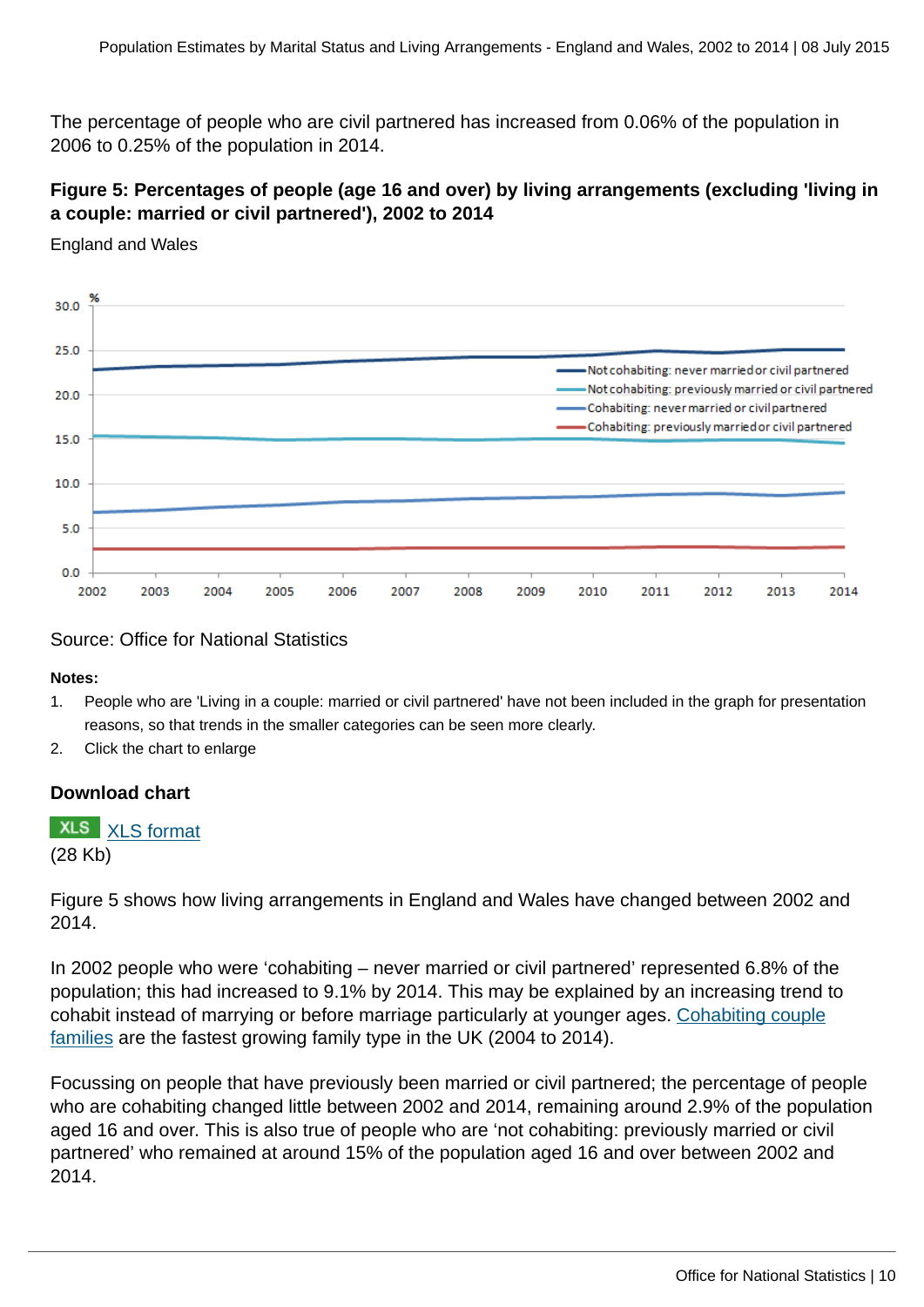In 2002, people who were 'not cohabiting: never married or civil partnered' represented 22.9% of the population. By 2014 this had increased to around a quarter of the population at 25.1%. This could be explained by younger people delaying entering cohabiting relationships or delaying [leaving the](http://www.ons.gov.uk:80/ons/rel/family-demography/young-adults-living-with-parents/2013/index.html) [family home](http://www.ons.gov.uk:80/ons/rel/family-demography/young-adults-living-with-parents/2013/index.html).

## **International comparisons**

International comparisons of marital status are not straightforward for a variety of reasons. First, the types of legal marital status available to residents vary across countries, particularly with regards to same sex unions and registered partnerships of various types. Second, some countries collect data on the separated or those with unknown marital status whereas others will combine these within other marital status categories. Third, percentages in different marital status groups are likely to be affected by countries' age structures, given that marital status varies considerably by age.

| <b>Single</b><br>(never<br>in legal<br>union) |       |                      |             |                      |                      | marital<br><b>status</b>                              |
|-----------------------------------------------|-------|----------------------|-------------|----------------------|----------------------|-------------------------------------------------------|
| 40.2%                                         | 42.0% |                      | 7.3%        | 10.5%                | $\ddot{\phantom{a}}$ |                                                       |
| 47.3%                                         | 38.9% | 0.2%                 | 5.5%        | 8.2%                 | Ω.                   | 0.0%                                                  |
| 46.2%                                         | 41.3% | 0.2%                 | 5.5%        | 6.8%                 | ٠.                   | $\sim$                                                |
| 42.3%                                         | 42.4% | $\ddot{\phantom{a}}$ | 7.1%        | 8.2%                 | $\ddot{\phantom{a}}$ |                                                       |
| 50.2%                                         | 37.3% | Ω,                   | 6.1%        | 6.4%                 | ٠.                   | ٠.                                                    |
| 41.5%                                         | 49.0% | Ω.                   | 7.5%        | $\ddot{\phantom{a}}$ | 2.0%                 | 0.0%                                                  |
| 41.5%                                         | 37.3% |                      | 9.0%        | 12.2%                | $\ddot{\phantom{a}}$ | .,                                                    |
| 38.8%                                         | 42.4% | $\ddot{\phantom{a}}$ | 9.6%        | 9.2%                 | Ω,                   |                                                       |
| 42.6%                                         | 37.7% | 0.0%                 | 9.8%        | 9.9%                 | . .                  | 0.0%                                                  |
| <b>Netherlands</b><br>46.9%                   | 40.2% | 0.8%                 | 5.2%        | 7.0%                 | .,                   | .,                                                    |
| 38.0%                                         | 49.5% | $\ddot{\phantom{a}}$ | 7.8%        | 4.7%                 | Ω,                   | 0.0%                                                  |
| 47.7%                                         | 39.6% | . .                  | 7.1%        | 5.6%                 | $\ddot{\phantom{a}}$ | $\sim$                                                |
| 43.1%                                         | 41.9% | $\ddot{\phantom{a}}$ | 7.2%        | 7.9%                 | Ω.                   |                                                       |
| 47.5%                                         | 37.3% | 0.1%                 | 5.4%        | 9.8%                 | 0.0%                 | 0.0%                                                  |
| 51.6%                                         | 33.9% | 0.0%                 | 4.9%        | 9.6%                 | 0.0%                 | 0.0%                                                  |
|                                               |       |                      | partnership |                      |                      | Married Registered Widowed Divorced Separated Unknown |

#### **Table 3: Legal marital status in selected European countries, all ages, 2012**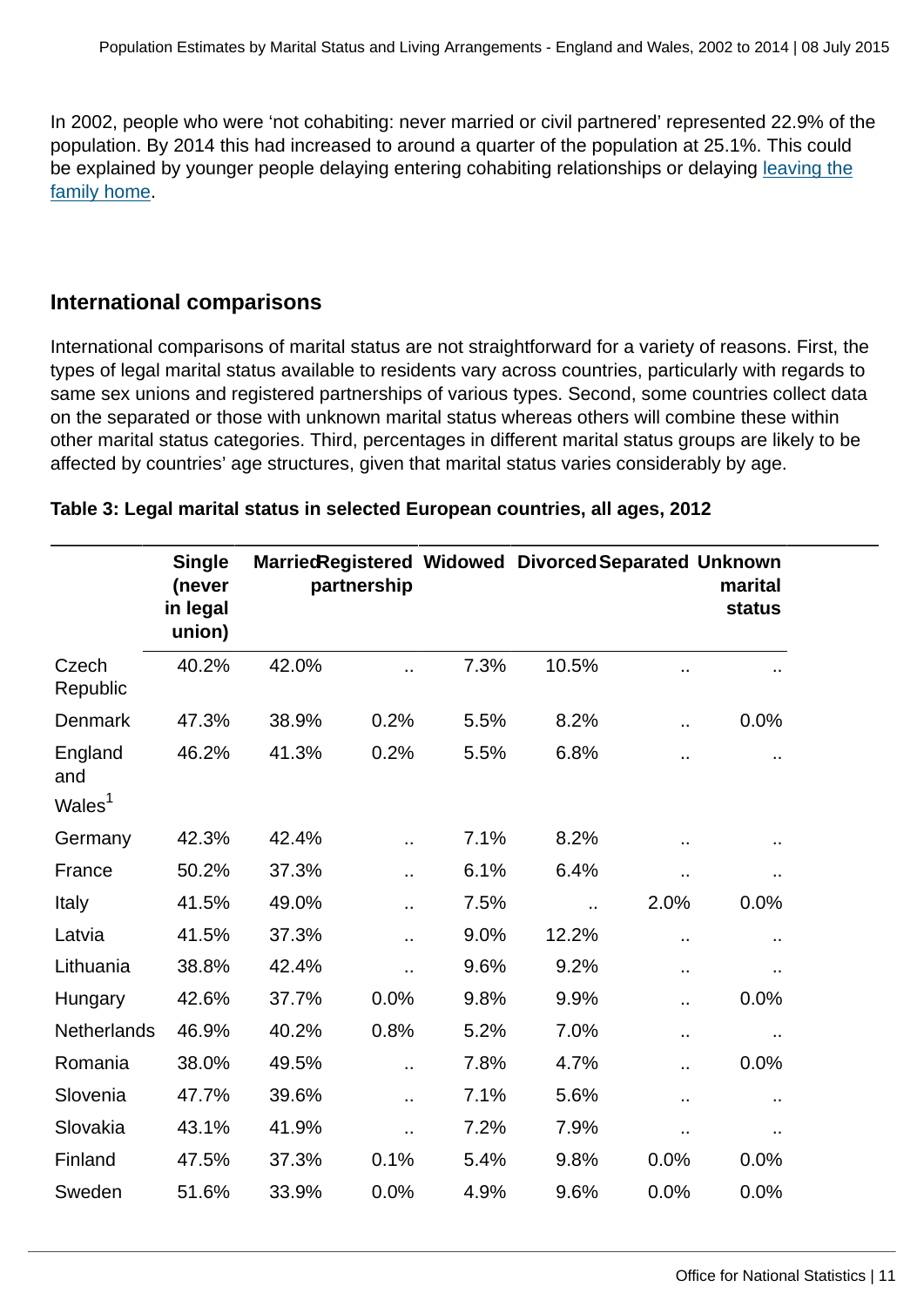|             | <b>Single</b><br>(never<br>in legal<br>union) |       | partnership |      | Married Registered Widowed Divorced Separated Unknown |      | marital<br>status |
|-------------|-----------------------------------------------|-------|-------------|------|-------------------------------------------------------|------|-------------------|
| Iceland     | 43.3%                                         | 33.8% | 8.1%        | 3.5% | 5.3%                                                  | 3.4% | 2.6%              |
| Norway      | 51.0%                                         | 35.2% | $0.0\%$     | 4.9% | 7.6%                                                  | 1.3% | 0.0%              |
| Switzerland | 43.2%                                         | 43.8% | 0.1%        | 5.1% | 7.8%                                                  | 0.0% | $0.0\%$           |
| Turkey      | 45.7%                                         | 47.7% |             | 4.0% | 2.2%                                                  |      | 0.3%              |

#### **Table source:** Eurostat

#### **Table notes:**

- 1. Figures for England and Wales are from ONS and refer to 30 June 2012. All other figures are from Eurostat and refer to 1 January 2012. Figures for England and Wales here differ from the rest of the bulletin as they cover the population of all ages, not just 16 and over.
- 2. The meaning of 'registered partnership' varies between countries. In many countries, this refers to only to legal same sex partnerships, such as civil partnerships in England and Wales. However in other countries the definition is wider - for example in Iceland, France and the Netherlands opposite sex cohabiting couples can formally register their partnership.
- 3. Eurostat data is taken from Table: demo pjanmarsta available at: [http://ec.europa.eu/eurostat/web/population](http://ec.europa.eu/eurostat/web/population-demography-migration-projections/population-data/database)[demography-migration-projections/population-data/database](http://ec.europa.eu/eurostat/web/population-demography-migration-projections/population-data/database)

#### **Download table**

**XLS** [XLS format](http://www.ons.gov.uk:80/ons/rel/family-demography/population-estimates-by-marital-status-and-living-arrangements/england-and-wales--2002-to-2014/prt-table-3.xls) (32.5 Kb)

Bearing these differences in mind, a crude comparison of the main marital status groups (Table 3) shows England and Wales sitting near the middle of the table of European countries. For example, 41% of people (of all ages) in England and Wales were married in 2012. This is lower than countries such as Romania with 50% married and Italy with 49% married but higher than Sweden and Iceland, where 34% were married in 2012. Similarly, the widowed population in 2012 varied from 4% or less in Turkey and Iceland to nearly 10% in Hungary and Lithuania. This compares with 5.5% in England and Wales, a similar level to Denmark and Finland.

The highest proportions of divorced people are found in Latvia (12% in 2012) and the Czech Republic (11%), with the lowest in Turkey (2%) and Romania (5%). Again England and Wales sits in the middle with 6.8% of people divorced.

These variations between countries reflect a range of factors including cultural differences in marriage and divorce behaviour, the [prevalence of cohabitation](http://www.cpc.ac.uk/publications/cpc_working_papers/pdf/2014_WP52_The_increase_in_cohabitation_and_the_role_of_marital_status_in_family_policies_Sanchez-Gassen_et_al.pdf), and differences in life expectancy which affect the proportion who are widowed.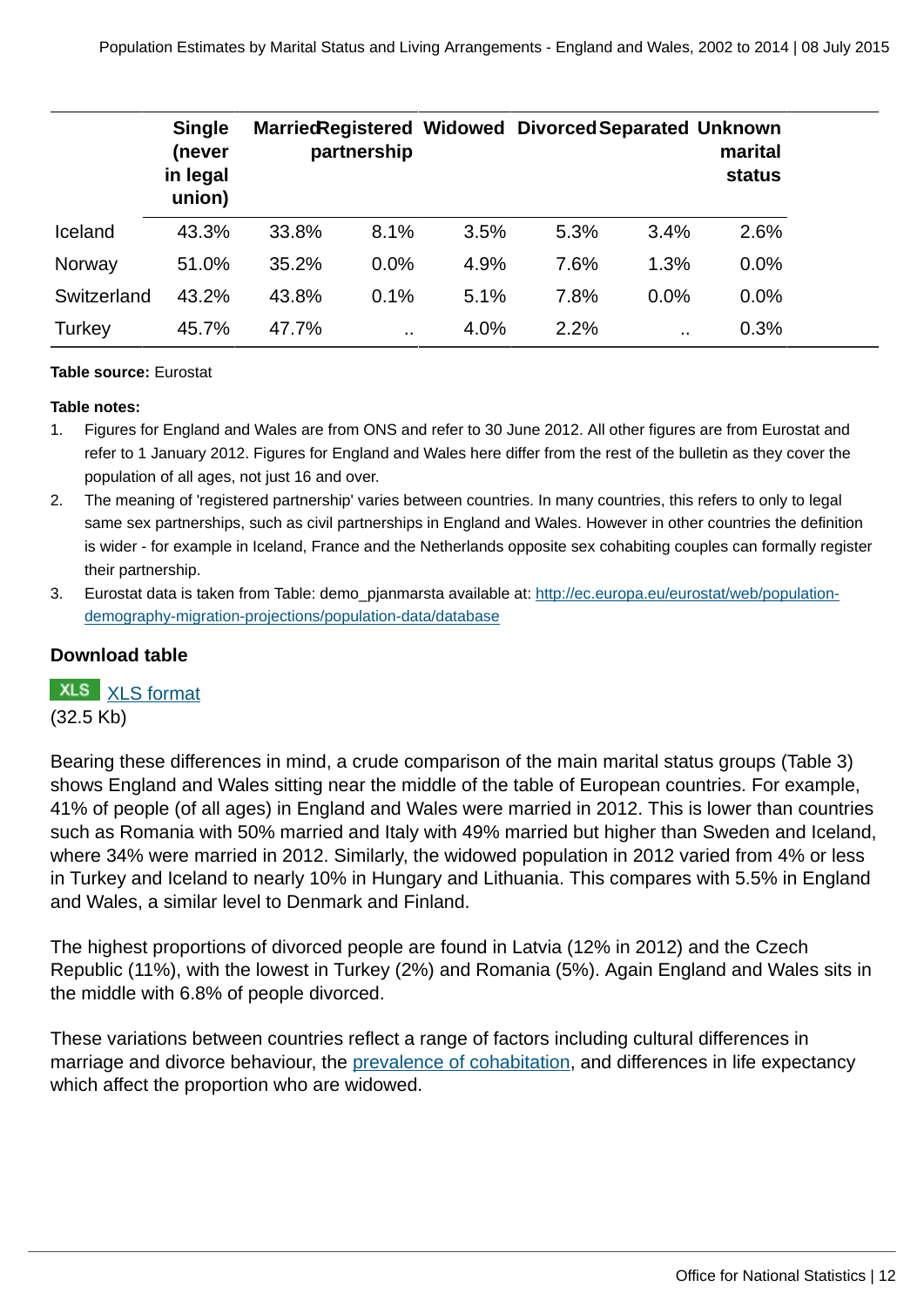## **Impact of the change in methodology on the population estimates by marital status**

Following the 2015 change to the methodology used to produce the population estimates by marital status, users will notice some differences when comparing the estimates for the years 2002 to 2010 using the old methodology and the new methodology. Here we summarise these differences. This section only applies to the population estimates by marital status, not the population estimates by living arrangements which are new.

For more information about the change in methodology see the; 'Methods' section of this bulletin, the [Quality and Methodology Information \(QMI\)](http://www.ons.gov.uk/ons/guide-method/method-quality/quality/quality-information/population/index.html) document or the [Population Estimates by Marital](http://www.ons.gov.uk/ons/guide-method/method-quality/specific/population-and-migration/pop-ests/population-estimates-by-marital-status--methodology/index.html) [Status and Living Arrangements information document.](http://www.ons.gov.uk/ons/guide-method/method-quality/specific/population-and-migration/pop-ests/population-estimates-by-marital-status--methodology/index.html)

A [reference table \(195 Kb Excel sheet\)](http://www.ons.gov.uk:80/ons/rel/family-demography/population-estimates-by-marital-status-and-living-arrangements/england-and-wales--2002-to-2014/rft-2.xls) has been published alongside this bulletin which illustrates the differences between the estimates for 2002 to 2010 using the two different methodologies.

Differences in the estimates for 2002 to 2010 exist for two reasons;

- The data source and method used to construct the estimates have both changed
- The estimates for 2002 to 2010 produced using the old methodology have not been rebased following the 2011 Census; the estimates for 2002 to 2010 using the new methodology do take into account the [rebased Mid-Year Population Estimates](http://www.ons.gov.uk/ons/rel/pop-estimate/population-estimates-for-uk--england-and-wales--scotland-and-northern-ireland/mid-2001-to-mid-2010-revised/index.html) that incorporate the 2011 Census results

Separating the differences between the estimates using the old and new methodologies is complex. The following tables try to illustrate the effects that each of the two reasons has on the estimates but there will be some interaction between the two.

The following section of the bulletin focuses on the total population rather than just those aged 16 and over.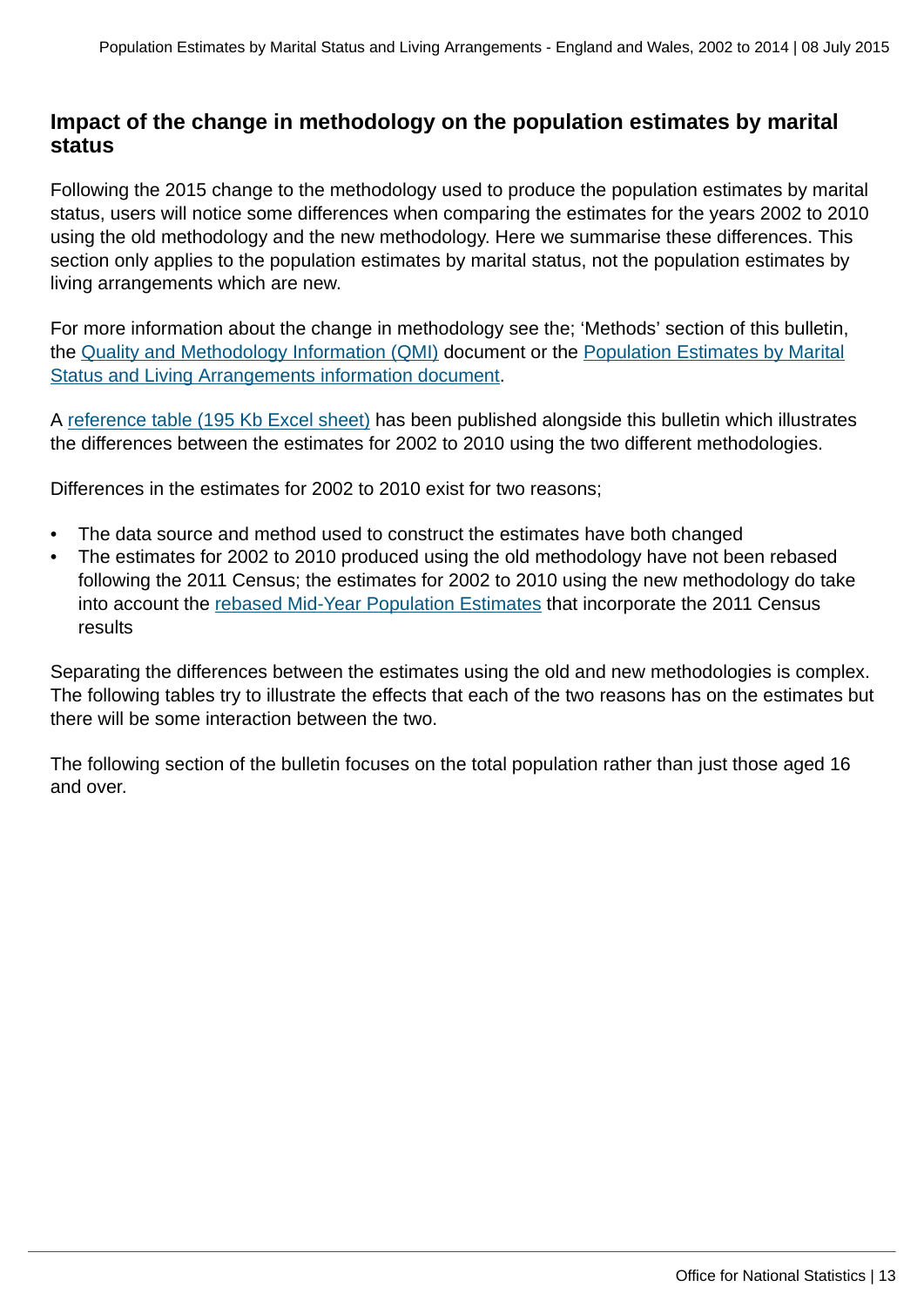#### **Table 4: Percentage of population (all ages) by marital status, 2002 to 2010; comparing old and new methodologies**

England and Wales

|      | <b>Single</b> |            | <b>Married</b> |            | <b>Divorced</b> |            | <b>Widowed</b> |            | <b>Civil</b><br>partnership |            |
|------|---------------|------------|----------------|------------|-----------------|------------|----------------|------------|-----------------------------|------------|
| Year | Old           | <b>New</b> | Old            | <b>New</b> | Old             | <b>New</b> | Old            | <b>New</b> | Old                         | <b>New</b> |
| 2002 | 44.6%         | 43.6%      | 42.1%          | 43.9%      | 6.8%            | 6.0%       | 6.5%           | 6.5%       | 0.0%                        | 0.0%       |
| 2003 | 44.9%         | 44.0%      | 41.7%          | 43.6%      | 6.9%            | 6.0%       | 6.4%           | 6.4%       | 0.0%                        | 0.0%       |
| 2004 | 45.3%         | 44.3%      | 41.3%          | 43.3%      | 7.1%            | 6.1%       | 6.3%           | 6.4%       | 0.0%                        | 0.0%       |
| 2005 | 45.7%         | 44.5%      | 40.9%          | 43.2%      | 7.2%            | 6.1%       | 6.2%           | 6.2%       | 0.0%                        | 0.0%       |
| 2006 | 46.1%         | 44.9%      | 40.5%          | 42.8%      | 7.3%            | 6.2%       | 6.1%           | 6.1%       | 0.0%                        | 0.0%       |
| 2007 | 46.5%         | 45.1%      | 40.1%          | 42.5%      | 7.4%            | 6.3%       | 6.0%           | 6.0%       | 0.0%                        | 0.1%       |
| 2008 | 46.9%         | 45.4%      | 39.8%          | 42.1%      | 7.5%            | 6.4%       | 5.9%           | 6.0%       | 0.0%                        | 0.1%       |
| 2009 | 47.2%         | 45.5%      | 39.5%          | 42.0%      | 7.5%            | 6.5%       | 5.8%           | 5.8%       | 0.0%                        | 0.1%       |
| 2010 | 47.6%         | 45.7%      | 39.2%          | 41.8%      | 7.6%            | 6.6%       | 5.7%           | 5.7%       | 0.0%                        | 0.2%       |

**Table source:** Office for National Statistics

#### **Download table**

**XLS** [XLS format](http://www.ons.gov.uk:80/ons/rel/family-demography/population-estimates-by-marital-status-and-living-arrangements/england-and-wales--2002-to-2014/prt-table-4.xls)

(29.5 Kb)

Table 4 shows the marital status distributions for the total population using the old method and the new method. Comparing the distributions allows some understanding of the effect that the new methodology has. The proportion of the population who are single is smaller using the new method compared with the old method. In 2010 the single population represented 47.6% of the population using the old method but only 45.7% of the population using the new method.

In contrast, the married population represents a larger percentage of the total population using the new method compared with the old method. For example, in 2007, 40.1% of the population were estimated to be married using the old method, while using the new method 42.5% were estimated to be married. Survey based estimates tend to show larger proportions of married people than other sources such as the Census because married families are more likely to [respond and continue to](http://www.ons.gov.uk/ons/guide-method/method-quality/quality/quality-reviews/list-of-current-national-statistics-quality-reviews/nsqr-series--2--report-no--1/report---review-of-the-labour-force-survey.pdf) [respond](http://www.ons.gov.uk/ons/guide-method/method-quality/quality/quality-reviews/list-of-current-national-statistics-quality-reviews/nsqr-series--2--report-no--1/report---review-of-the-labour-force-survey.pdf) across waves of surveys, compared with people living alone.

The percentage of the population who are divorced is slightly smaller using the new method, while the percentage widowed is consistent between the two methods. Population estimates for those in civil partnerships were not available using the old method. The majority of the population who are civil partnered would have been included in the single category in the old estimates; this reduces the gap between the old and the new 'single' estimates for 2006 onwards.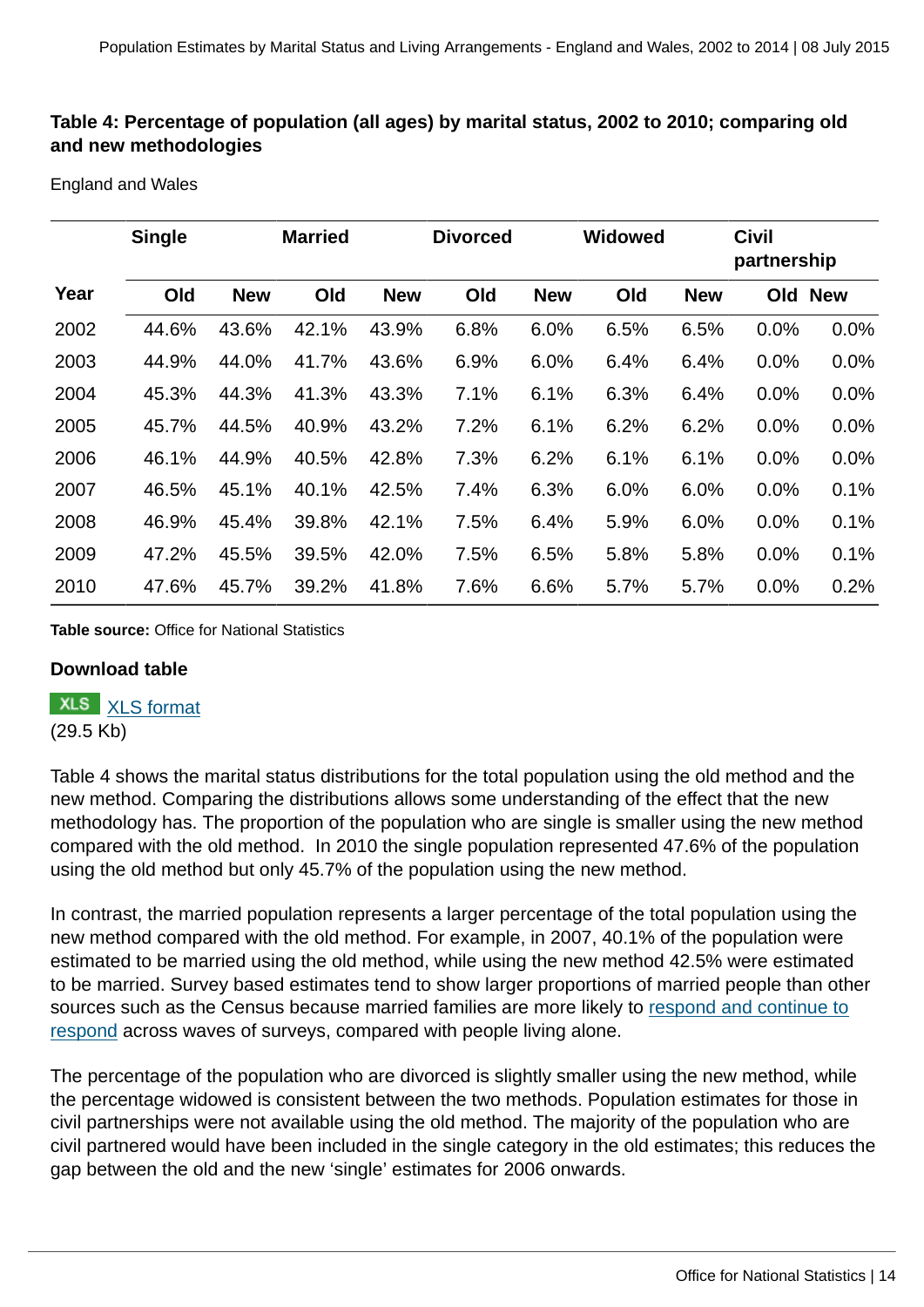#### **Table 5: Differences in population estimates (all ages) by marital status, 2002 to 2010; comparing old and new methodologies**

England and Wales

|      | <b>Total change</b><br>in population<br>due to 2011<br><b>Census</b><br>rebasing<br>(thousands) <sup>1</sup> | <b>Single</b><br>(thousands) | <b>Married</b><br>(thousands) | <b>Divorced</b><br>(thousands) | <b>Widowed</b><br>(thousands) |
|------|--------------------------------------------------------------------------------------------------------------|------------------------------|-------------------------------|--------------------------------|-------------------------------|
| Year |                                                                                                              |                              |                               |                                |                               |
| 2002 | 35                                                                                                           | $-497$                       | 955                           | $-415$                         | $-9$                          |
| 2003 | 71                                                                                                           | $-467$                       | 1,021                         | $-483$                         | $\mathbf 0$                   |
| 2004 | 99                                                                                                           | $-495$                       | 1,080                         | $-529$                         | 42                            |
| 2005 | 159                                                                                                          | $-570$                       | 1,290                         | $-568$                         | 8                             |
| 2006 | 225                                                                                                          | $-545$                       | 1,293                         | $-567$                         | 19                            |
| 2007 | 305                                                                                                          | $-634$                       | 1,412                         | $-600$                         | 61                            |
| 2008 | 387                                                                                                          | $-634$                       | 1,433                         | $-566$                         | 78                            |
| 2009 | 426                                                                                                          | $-734$                       | 1,538                         | $-521$                         | 63                            |
| 2010 | 452                                                                                                          | $-852$                       | 1,643                         | $-483$                         | 61                            |

**Table source:** Office for National Statistics

#### **Table notes:**

1. Total population change from 2006 does not sum in the tables due to the exclusion of civil partnerships in the table.

#### **Download table**

**XLS** [XLS format](http://www.ons.gov.uk:80/ons/rel/family-demography/population-estimates-by-marital-status-and-living-arrangements/england-and-wales--2002-to-2014/prt-table-5.xls) (29 Kb)

The first column in Table 5 shows the overall change in mid-year population estimates that is due to rebasing following the 2011 Census. For example in 2010 the population estimate for England and Wales was 452,000 higher following rebasing than previously. Because the [2011 Census](http://www.ons.gov.uk/ons/guide-method/method-quality/specific/population-and-migration/population-statistics-research-unit--psru-/difference-between-the-2011-census-estimates-and-the-rolled-forward-population-estimates.pdf) [showed the population to be higher than previously estimated](http://www.ons.gov.uk/ons/guide-method/method-quality/specific/population-and-migration/population-statistics-research-unit--psru-/difference-between-the-2011-census-estimates-and-the-rolled-forward-population-estimates.pdf), the new marital status estimate totals simply reflect these new population estimates, rather than the change in marital status data and methodology.

Looking at the differences between the old and new marital status estimates in the remainder of Table 5, the populations who were single or divorced in 2002 to 2010 were smaller using the new method compared with the old method, while the married population was larger using the new method. The widowed population fluctuated from being smaller in 2002,using the new method to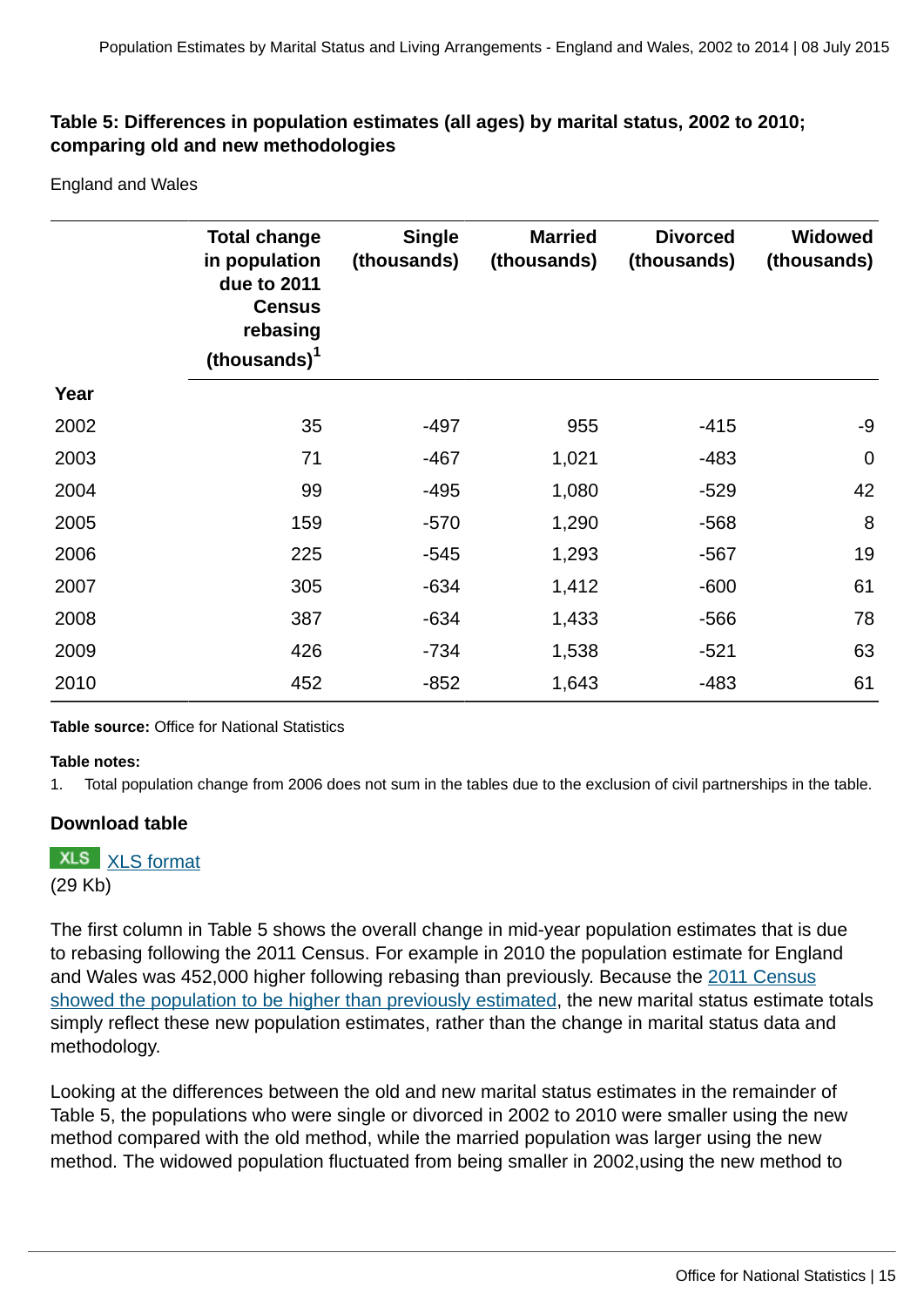being larger in the years between 2004 and 2010. These differences mainly reflect the differences in marital status distributions shown in Table 4.

There will also be some interaction between the effect of the population rebasing and the overall marital status distributions of the population using the old and new methods. This is because the size and direction of population rebasing following the 2011 Census varied by age and sex. For example the [2011 Census found more females aged 25-29 but fewer males aged 25-29 than had](http://www.ons.gov.uk/ons/guide-method/method-quality/specific/population-and-migration/population-statistics-research-unit--psru-/difference-between-the-2011-census-estimates-and-the-rolled-forward-population-estimates.pdf) [been previously estimated.](http://www.ons.gov.uk/ons/guide-method/method-quality/specific/population-and-migration/population-statistics-research-unit--psru-/difference-between-the-2011-census-estimates-and-the-rolled-forward-population-estimates.pdf) These differences in the population age and sex structure following rebasing will also have some impact on the overall marital status distribution, given that marital status varies by age and sex.

## **Methods**

ONS previously published [data](http://www.ons.gov.uk/ons/rel/pop-estimate/population-estimates-by-marital-status/index.html) for 1971 to 2010 using a different methodology. We ran a [consultation](http://www.ons.gov.uk/ons/about-ons/get-involved/consultations-and-user-surveys/open-consultations/2014/consultation-on-population-estimates-by-marital-status-and-living-arrangements/index.html) between 3 June 2014 and 11 July 2014 which outlined the new methodology to be used and the proposed new tables. The design of the new output was widely accepted by users and the response to the consultation was [published.](http://www.ons.gov.uk/ons/about-ons/get-involved/consultations-and-user-surveys/open-consultations/2014/consultation-on-population-estimates-by-marital-status-and-living-arrangements/response-to-the-consultation-on-population-estimates.doc) The differences in the data produced by the two methodologies are explained within this bulletin and within a [reference table \(195 Kb Excel sheet\)](http://www.ons.gov.uk:80/ons/rel/family-demography/population-estimates-by-marital-status-and-living-arrangements/england-and-wales--2002-to-2014/rft-2.xls) alongside the release.

The new methodology uses estimated proportions of marital status and living arrangements from the Labour Force Survey (LFS) and applies these to the [Annual Mid-Year Population Estimates.](http://www.ons.gov.uk:80/ons/rel/pop-estimate/population-estimates-for-uk--england-and-wales--scotland-and-northern-ireland/index.html) The LFS is a large household survey of people in the UK. The statistics used to produce the population estimates by marital status and living arrangements are derived from responses to the LFS in the April to June quarter of each year. The [Quality and Methodology Information](http://www.ons.gov.uk/ons/guide-method/method-quality/quality/quality-information/population/index.html) document (QMI) and the [Population Estimates by Marital Status and Living Arrangements information document](http://www.ons.gov.uk/ons/guide-method/method-quality/specific/population-and-migration/pop-ests/population-estimates-by-marital-status--methodology/index.html) provide more detail on the new methodology.

We have updated the methodology for estimates relating to the year 2002 onwards. This is because of:

- societal changes, such as the introduction of civil partnerships in England and Wales in December 2005, which had not been able to be incorporated into the old method
- the rise in cohabitation either as a precursor to, or an alternative to marriage. Estimates of the cohabiting population were not possible using the previous method as there is no requirement to formally register cohabiting relationships
- concerns over quality of the survey estimates of the number of marriages occurring abroad and the quality of marital status information, including civil partnerships, collected from migrants

The methodology change also creates efficiencies in the time taken to produce and publish the Population Estimates by Marital Status and Living Arrangements. It will also make it easier to incorporate any new marital status or living arrangement categories into the estimates in future.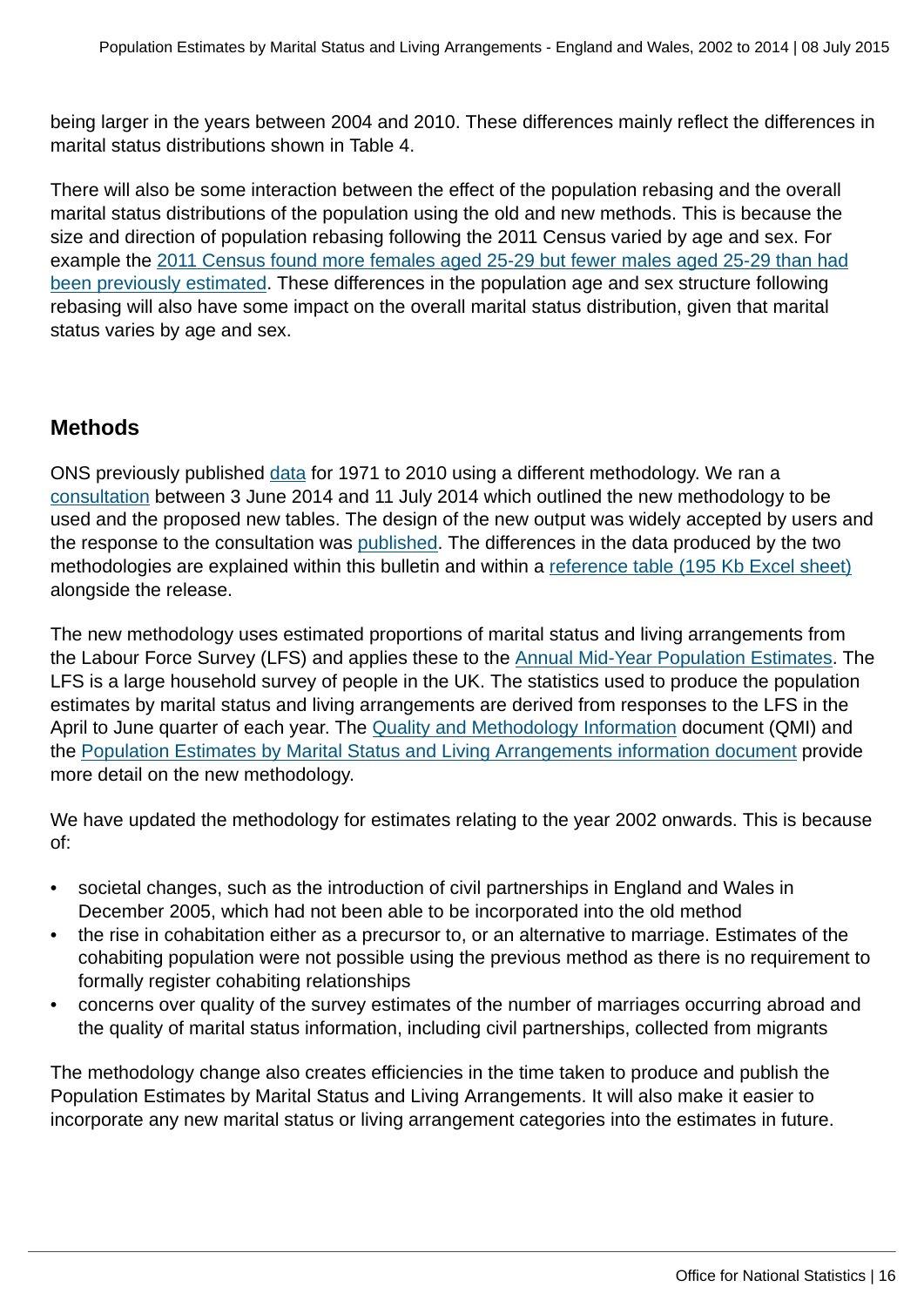## **Who uses the Population estimates by marital status and living arrangements?**

The estimates are of interest to government departments, local government, commercial companies, special interest groups, academia, and the general public.

Population Estimates by Marital Status and Living Arrangements have a number of uses; these include:

- informing policy and legislative decisions
- denominators in the calculation of rates, for example marriage and divorce rates published by **ONS**
- forecasting around pensions and insurance funds

Specific examples of the use of the Population Estimates by Marital Status and Living Arrangements include:

- relationship advice groups use the estimates to help estimate the costs of national policy recommendations and also to understand their client base and the products that they require
- several government departments require the estimates so they can provide advice surrounding the GB National Insurance Fund (NIF) and occupational pension schemes
- insurance and pension firms use the estimates to help with the estimation of pension liabilities

## **Note about marriage of same sex couples**

[The Marriages \(Same Sex Couples\) Act 2013](http://www.legislation.gov.uk/ukpga/2013/30/contents/enacted) made provision for the marriage of same sex couples in England and Wales from 29th March 2014 onwards. No married same sex couples were randomly selected in the interview sample in the April to June 2014 quarter of the Labour Force Survey (LFS). Therefore statistics on same sex married couples are not reported on within this publication.

In future, an annual estimate of same sex couples who are married, by sex, will be published when at least three people in same sex couples who are married have been surveyed in the LFS (to protect their privacy). Until sample sizes become large enough to produce robust estimates, data are unlikely to be available by age group. This will be reviewed annually.

## **Note about confidence intervals**

Changes in the Population Estimates by Marital Status and Living Arrangements over time are not described as being statistically significant or not within this bulletin.

For users to gain an understanding of the level of accuracy of the Population Estimates by Marital Status and Living Arrangements it may be possible to produce confidence intervals around the survey estimate component only. ONS will consider producing confidence intervals for the survey component in the future depending on the user demand for these. Research into producing confidence intervals around population estimates is continuing; should these become available in the future, users would be able to gain an understanding of the overall accuracy of the Population Estimates by Marital Status and Living Arrangements rather than only the survey component.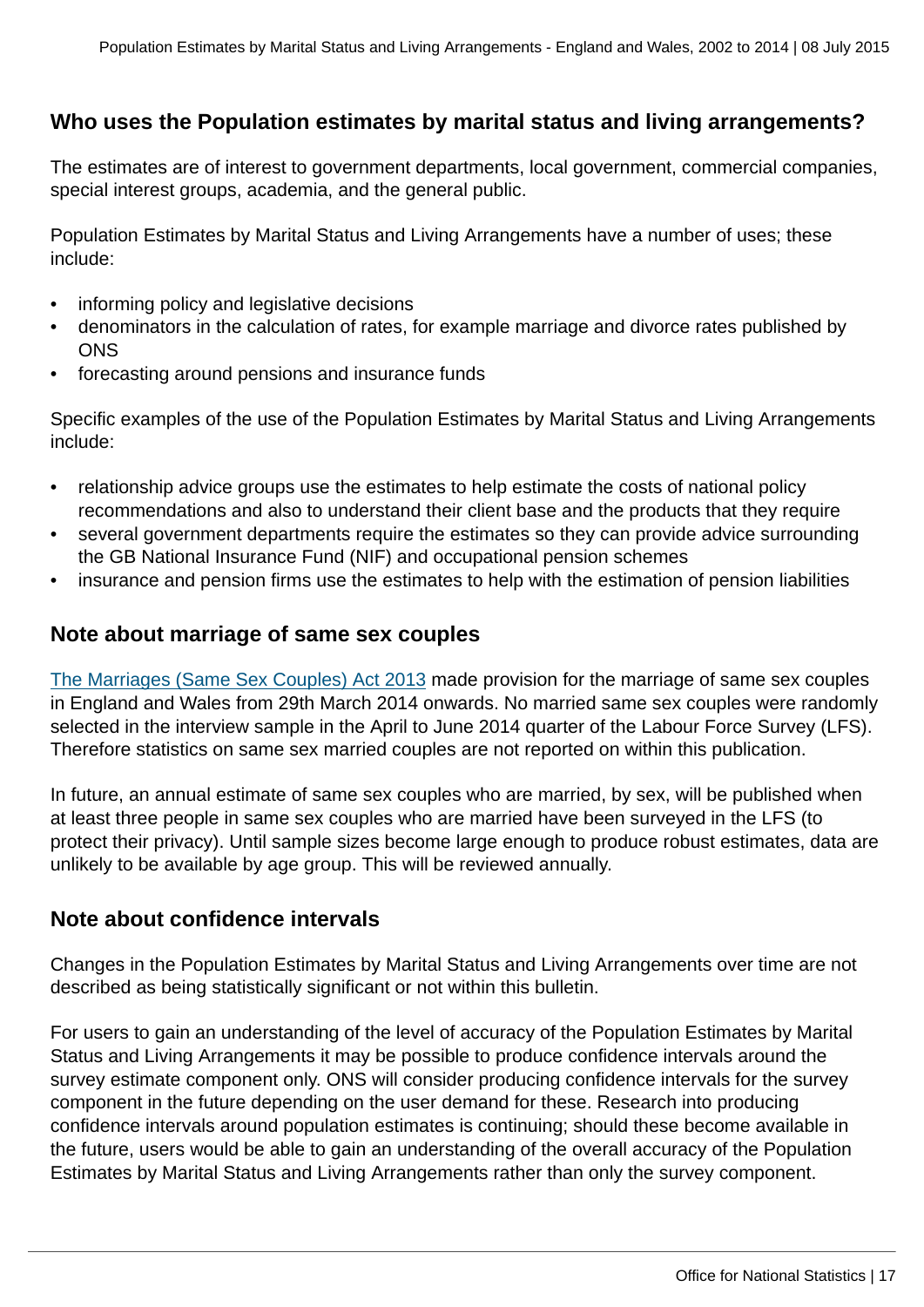Please contact us by emailing [families@ons.gsi.gov.uk](mailto:families@ons.gsi.gov.uk) if you would like to express your interest in having confidence intervals around the survey estimate component of the Population Estimates by Marital Status and Living Arrangements.

## **Further information**

#### **Useful links:**

[Quality and Methodology Information](http://www.ons.gov.uk/ons/guide-method/method-quality/quality/quality-information/population/index.html) Report and [Information document](http://www.ons.gov.uk/ons/guide-method/method-quality/specific/population-and-migration/pop-ests/population-estimates-by-marital-status--methodology/index.html)

Population estimates by marital status and living arrangements [consultation](http://www.ons.gov.uk/ons/about-ons/get-involved/consultations-and-user-surveys/open-consultations/2014/consultation-on-population-estimates-by-marital-status-and-living-arrangements/index.html) page

#### [LFS User guide](http://www.ons.gov.uk/ons/guide-method/method-quality/specific/labour-market/labour-market-statistics/index.html)

[Annual Mid-Year Population Estimates-](http://www.ons.gov.uk:80/ons/rel/pop-estimate/population-estimates-for-uk--england-and-wales--scotland-and-northern-ireland/mid-2014/index.html) latest release

[Population Estimates by Marital Status](http://www.ons.gov.uk:80/ons/rel/pop-estimate/population-estimates-by-marital-status/index.html) (using the old methodology)

[Overview of population statistics](http://www.ons.gov.uk/ons/guide-method/method-quality/specific/population-and-migration/an-overview-of-ons-s-population-statistics/index.html)

[Families and Households publication](http://www.ons.gov.uk:80/ons/rel/family-demography/families-and-households/2014/index.html)

[Revisions Policy-](http://www.ons.gov.uk/ons/guide-method/revisions/revisions-policies-by-theme/population/index.html) specific to population, migration and life events statistics

## **Background notes**

- 1. The Office for National Statistics would appreciate feedback on the uses made of the statistics and the usefulness of the information provided. Please email [families@ons.gsi.gov.uk](mailto:families@ons.gsi.gov.uk) (preferred) or call +44(0)1329 44 7890 to provide feedback.
- 2. People aged under 16 years old are assumed to be single and so are excluded from the analysis in this statistical bulletin.
- 3. These estimates are available for England and Wales only.

National Records of Scotland (NRS) has published equivalent estimates for Scotland up to and including estimates for mid-2008, which are produced using similar methods to the old methodology used for England and Wales. However, following a user consultation, publication of Population Estimates by Marital Status for Scotland was suspended and demand for these estimates is currently being reviewed by [NRS](http://www.nrscotland.gov.uk/statistics-and-data/statistics/statistics-by-theme/population/population-estimates/estimates-of-special-populations/marital-status-population-estimates). Further information can be found on the NRS [webpage for marital status population estimates](http://www.nrscotland.gov.uk/statistics-and-data/statistics/statistics-by-theme/population/population-estimates/estimates-of-special-populations/marital-status-population-estimates).

Population estimates by marital status for Northern Ireland are not produced, as the Northern Ireland Statistics and Research Agency (NISRA) has not identified a current user requirement for such estimates.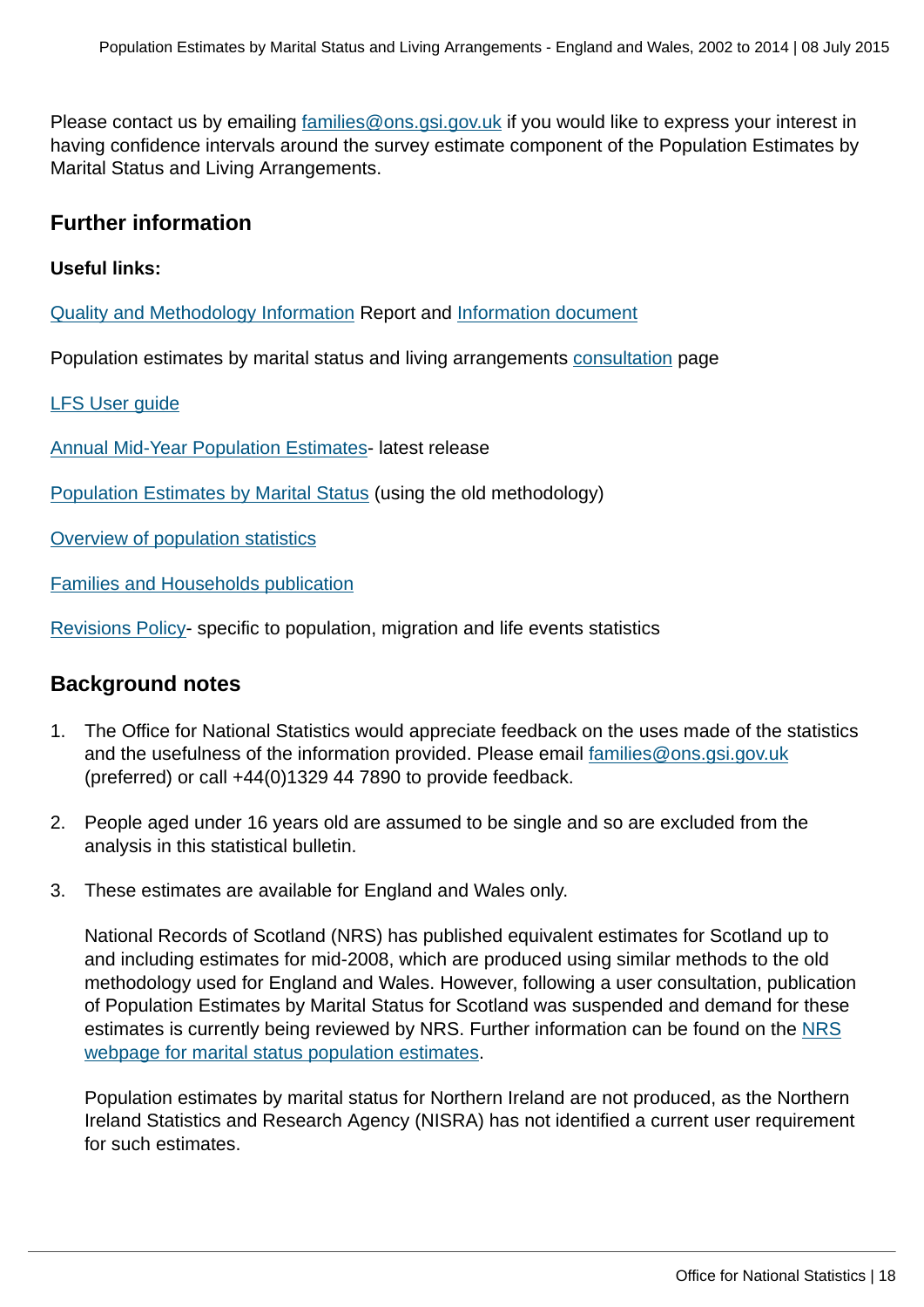- 4. ONS does not routinely publish Population Estimates by Marital Status and Living Arrangements for geographies below England and Wales. Survey estimates for lower levels of geography (down to Local Authority) are available on request.
- 5. This publication does not include estimates of couples who are living apart together (LAT). Couples who are living apart together can be divided into two groups:
	- the person in the household has a legal marital status other than married or civil partnered, and is in a relationship with someone who is outside the household; currently data surrounding these relationships are not available through the Labour Force Survey and other household surveys because they only collect information on people living in the household; we acknowledge the growing existence of these relationships and the need to collect and supply data on them
	- the person in the household has a legal marital status of married or civil partnered, but their partner is living outside the household, for example due to work, prison or being in a care home; current survey questions and coding would mean these individuals would appear in the marital status table in the 'Married' category and in the living arrangements table in the 'Not living in a couple: Previously married or civil partnered' category; we make this clear to users in a footnote to the table
- 6. Population Estimates by Marital Status and Living Arrangements refer to the mid-year (30 June). This is because the Population Estimates by Marital Status and Living Arrangements are based on the April to June quarter of the Labour Force Survey (LFS) which includes the mid-year point and they are constrained to the Mid-Year Population Estimates.
- 7. Follow us on [Twitter](http://www.ons.gov.uk:80/ons/external-links/social-media/twitter.html) and [Facebook](http://www.ons.gov.uk:80/ons/external-links/social-media/index.html)
- 8. Details of the policy governing the release of new data are available by visiting [www.statisticsauthority.gov.uk/assessment/code-of-practice/index.html](http://www.statisticsauthority.gov.uk/assessment/code-of-practice/index.html) or from the Media Relations Office email: [media.relations@ons.gsi.gov.uk](mailto:media.relations@ons.gsi.gov.uk)

These National Statistics are produced to high professional standards and released according to the arrangements approved by the UK Statistics Authority.

## **Copyright**

## © Crown copyright 2015

You may use or re-use this information (not including logos) free of charge in any format or medium, under the terms of the Open Government Licence. To view this licence, visit www.nationalarchives.gov.uk/doc/open-government-licence/ or write to the Information Policy Team, The National Archives, Kew, London TW9 4DU, or email: [psi@nationalarchives.gsi.gov.uk](mailto:psi@nationalarchives.gsi.gov.uk).

This document is also available on our website at [www.ons.gov.uk.](http://www.ons.gov.uk/)